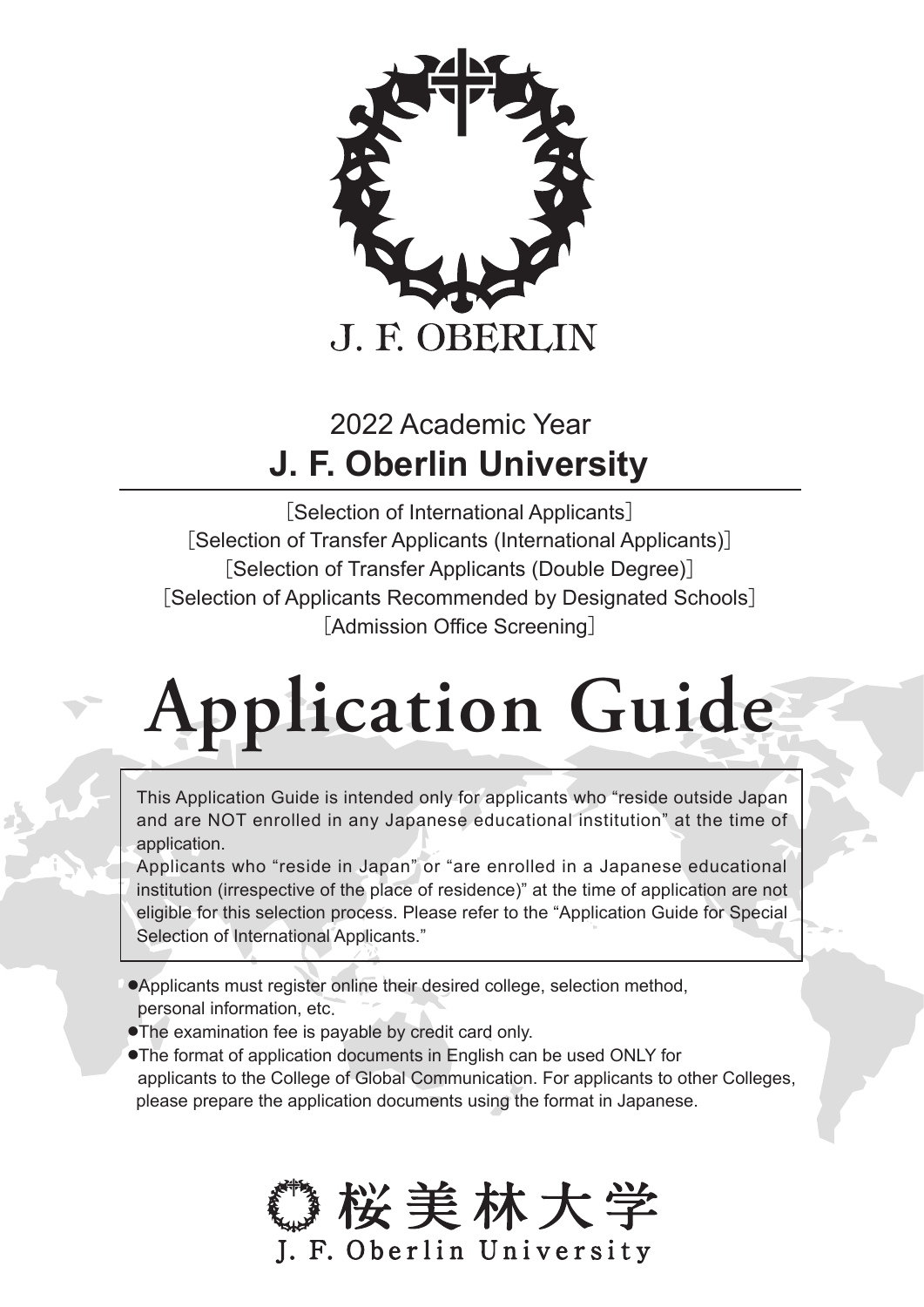TOEIC® Listening & Reading Test is registered trademarks of Educational Testing Service (ETS).

This publication (or product) is not endorsed or approved by ETS or The Chauncey Group International Ltd.

TOEFL® and TOEFL iBT® are registered trademarks of Educational Testing Service (ETS). This publication (or product) is not endorsed or approved by ETS.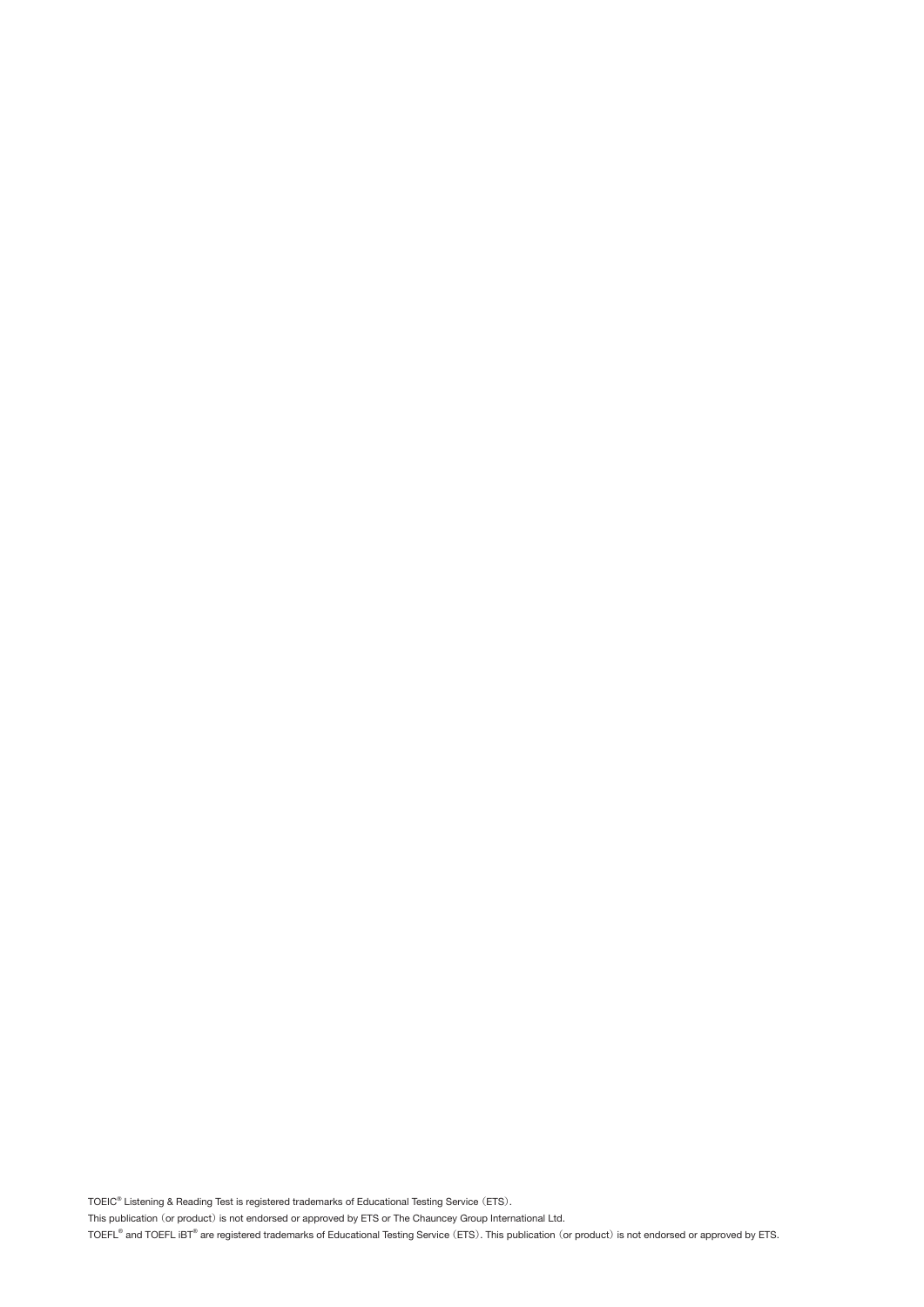| Mission of J. F. Oberlin University and Affiliated Schools;                      |  |
|----------------------------------------------------------------------------------|--|
|                                                                                  |  |
|                                                                                  |  |
| ● Examination Schedule and Available Selection Methods …………………………………………………… P.06 |  |
|                                                                                  |  |
|                                                                                  |  |
|                                                                                  |  |
| Campuses <b>ELA</b> P.13                                                         |  |

#### Information on Each Selections (Undergraduate)

| ● Selection of Transfer Applicants (Double Degree) China <b>Communical Contract P.16</b>         |  |
|--------------------------------------------------------------------------------------------------|--|
| ● Selection of Applicants Recommended by Designated Schools China Bouth HKSAR  P.20              |  |
|                                                                                                  |  |
| ● Selection of Scholarship for Privately - funded International Students <b>CONFINGTION</b> P.24 |  |

# General Information<br>(Undergraduate) (Andergraduate)

General Information

J. F. Oberlin University<br>Scholarship for<br>Privately-funded<br>International Students Privately-funded Scholarship for J. F. Oberlin University International Students

#### Handling of personal information

Please be informed in advance that personal information submitted to the University in the application and enrollment processes will be used for the entrance examination, announcement of exam results, admission procedures, and matters related thereto.

The University outsources part of these functions to designated subcontractors and may provide personal information to such subcontractors. The University also uses personal information, after statistical processing to assure anonymity, for its applicant selection and surveys intended for the improvement of education.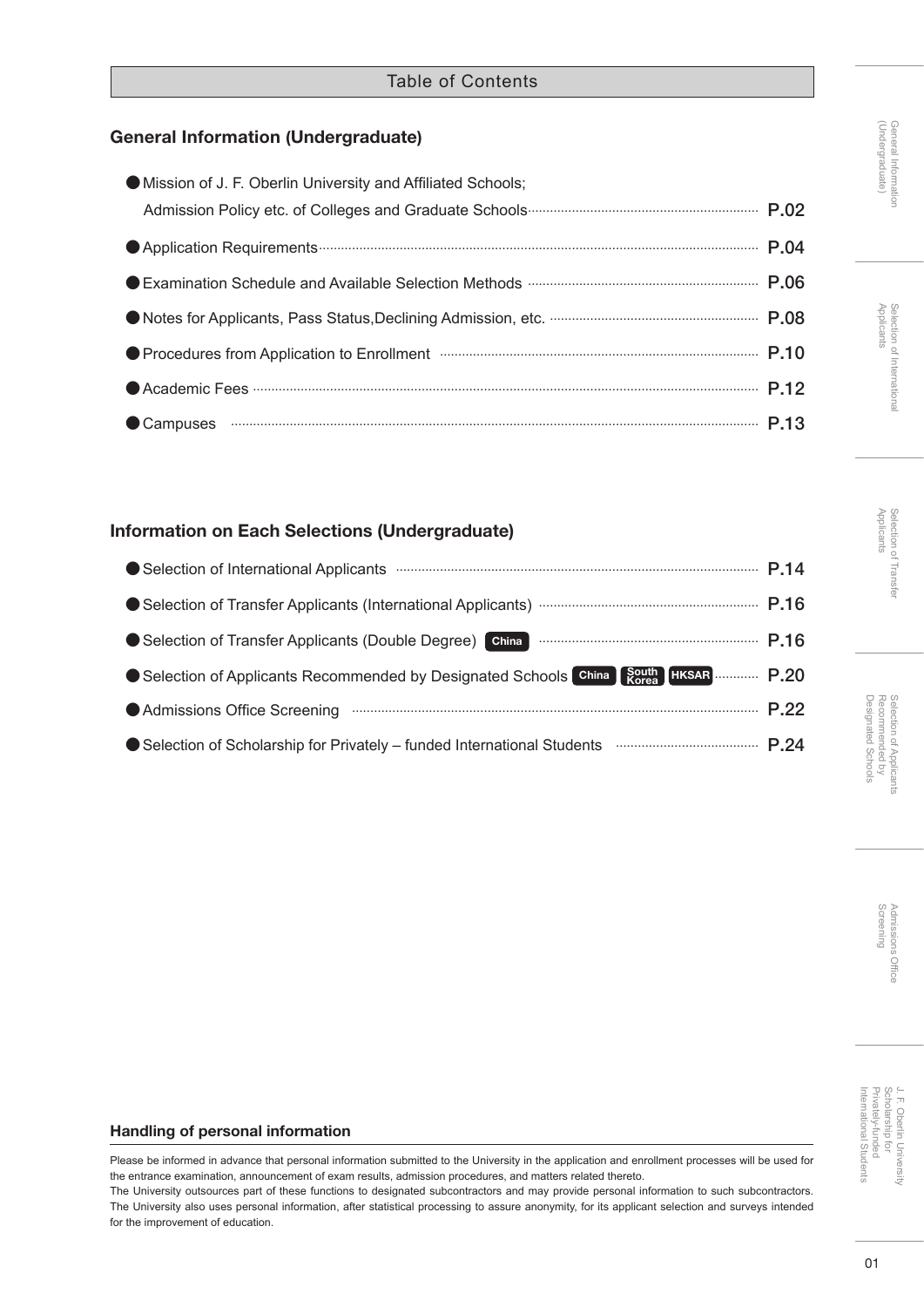### **Mission of J. F. Oberlin University and Affiliated Schools**

The mission of J. F. Oberlin University and Affiliated Schools is to foster individuals who contribute to god, humanity and society through human education based on Christian principles. Such individual must have hope for the future at all times and understand the pain of others, under any environment. In addition, we aim to foster individuals who can accommodate various values presented by modern society, with ample creativity and decisiveness.

### **Educational Goals of J. F. Oberlin University**

The foundation of J. F. Oberlin University is to develop well educated and highly intellectual global citizens based on the spirit of Christianity. Our aim is to engage in deeply expert academic research and education in accordance with the provisions of Basic Act on Education and School Education Act.

### **■ Education Offered in Each Discipline**

#### College of Arts and Sciences

Provide general cultural education and basic learning on specific academic fields to foster empathic individuals equipped with intellect, analytical capacities, and inventiveness supported by broad knowledge and deep expertise.

#### College of Global Communication

Provide education for acquiring the foundation and basics of global leadership through collaborative activities, to develop individuals with strong linguistic and communication skills, who are also capable of analytical and creative thinking, with planning and executive abilities for problem solving.

#### College of Business Management

#### ●Department of Business Management

Provide education to prepare students for a wide range of professions, to develop individuals who possess a new business mindset, with the business acumen required in the global society, think and make decisions based on broad knowledge.

● Department of Aviation Management

Provide education to prepare professionals by developing human resources who can contribute to the aviation industry with profound highly specialized knowledge/skills and a new business mindset.

#### College of Health and Welfare

Provide education to prepare professionals by developing health and welfare experts with solid knowledge and skills in the specific area, who also possess the sensitivity and humanity that gives them the empathy towards the wishes, sufferings and happiness of others.

#### College of Performing and Visual Arts

Provide general cultural education (in the arts area) to develop individuals with skills ready for society as an expert on arts, by broadly pursuing areas including theater, music, visual arts, and film studies.

#### College of Aviation Management

The College offers curricula aimed at developing human resources who have excellent English proficiency and profound highly specialized knowledge backed by studies in engineering and other academic fields, in addition to basic know-how and skills that are essential to those who work in the aviation industry.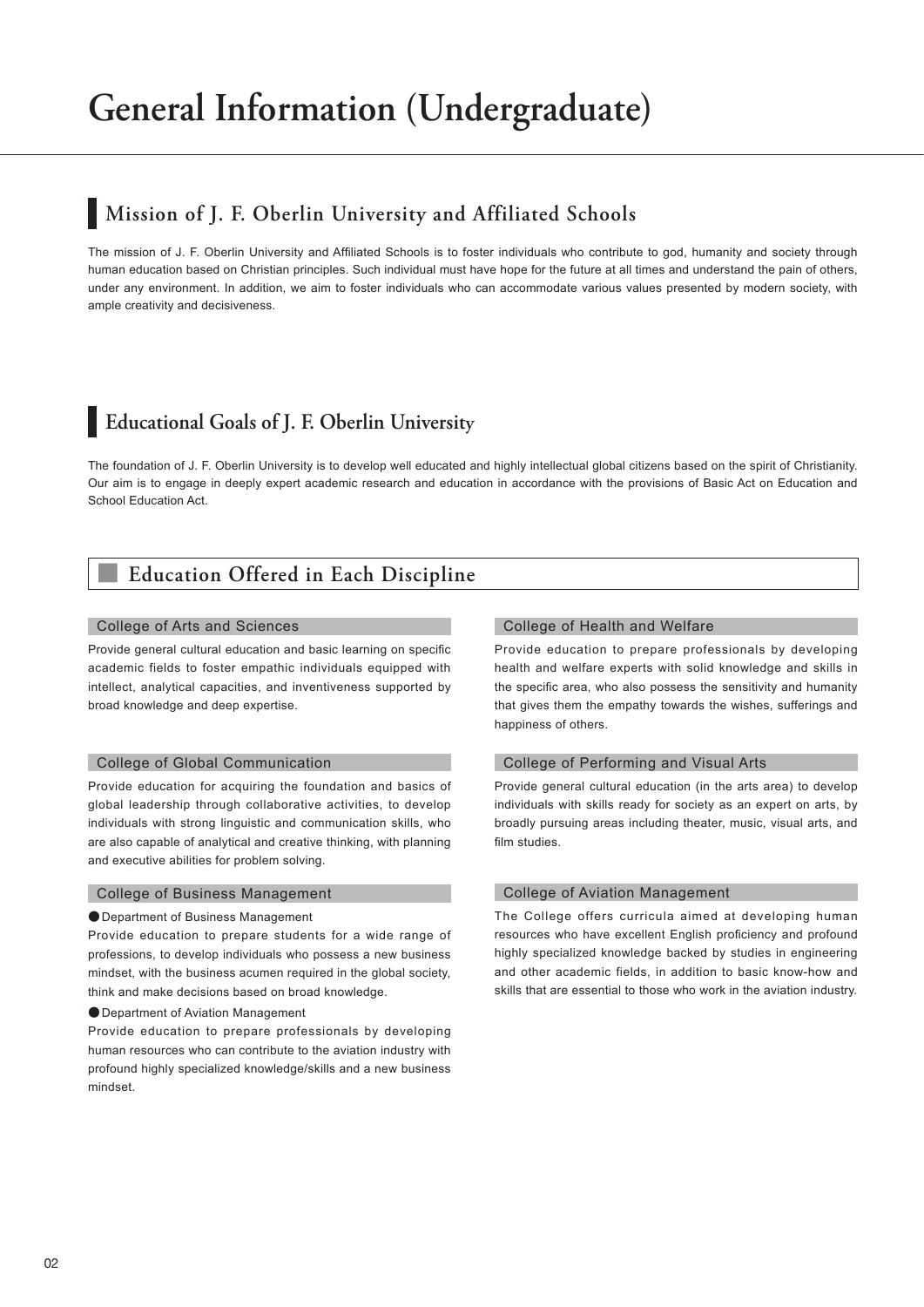Screening Admissions Office

SUOISSIUD

s Office

\* Applicants are subject to application qualifications specific to each selection system, in addition to those related to the enrollment qualifications.

### **■ Admission Policy Adopted by JFOU and Respective Collages**

Please refer to the following link containing information about admission policy adopted by JFOU and its respective colleges. https://www.obirin.ac.jp/about/policy.html

### **Application for the College of Aviation Management**

If you wish to apply for the College of Aviation Management, Admission Office Screening is the only selection you can appy. Students who wish to apply should contact to the Admission Office of JFOU by e-mail at least one month before the application period.

\*In the e-mail, please include your name, nationality and the course you want to enroll.

\*To become an Air Traffic Controller in Japan, having Japanese nationality and getting a designated physical examination is needed. Therefore, if you wish to become an Air Traffice Controller in Japan, you should check the eligibility beforehand including getting the physical examination.

E-mail: global\_ad@obirin.ac.jp

International Students Privately-funded Privately-funded J. F. Oberlin University<br>Scholarship for Scholarship for J. F. Oberlin University

International Students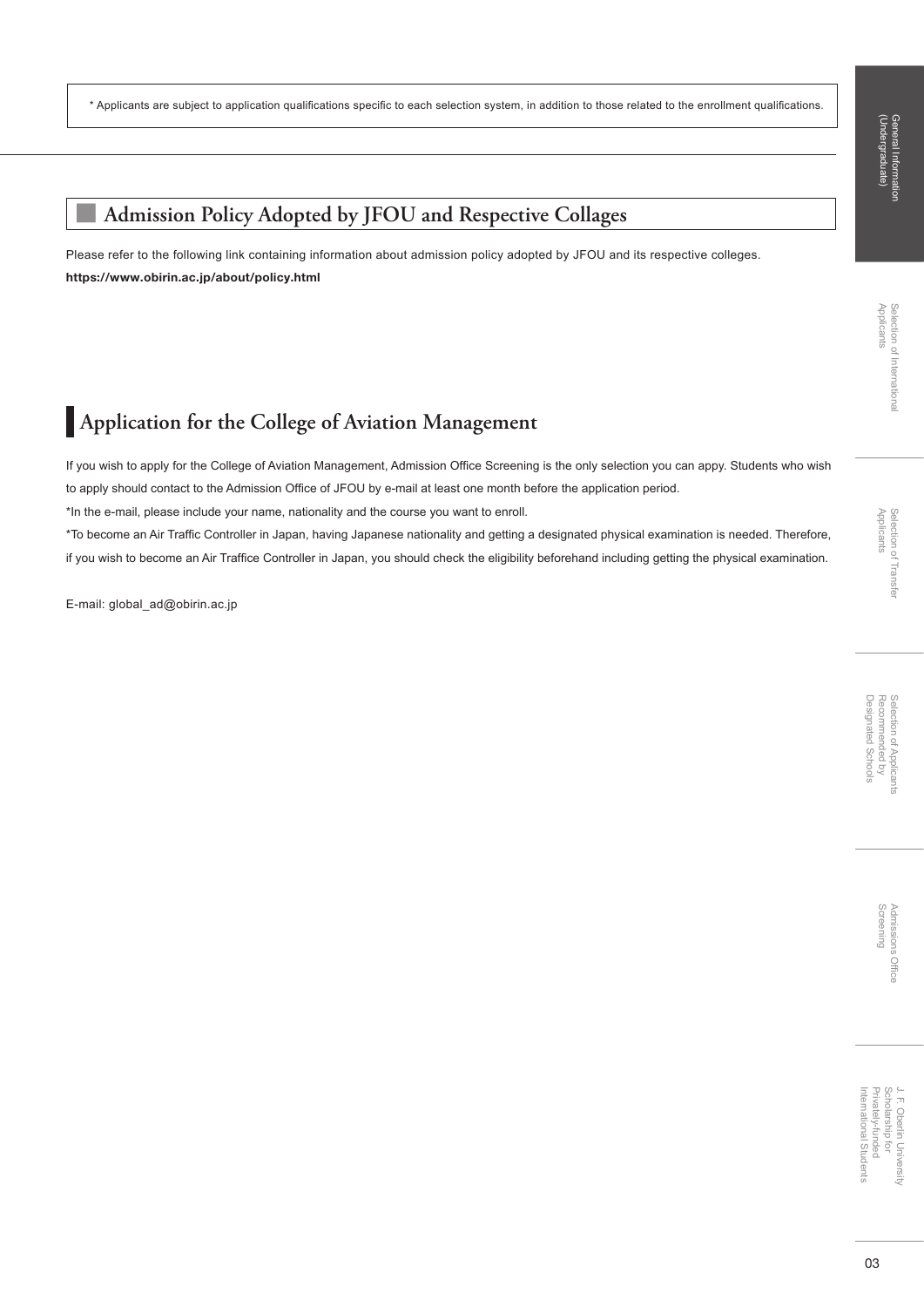### **Application Requirements for Undergraduate Programs**

Applicants who have attended elementary, junior high, high, or secondary education schools under Japan's School Education Act for a total of not more than 6 years, meet the criteria described in Sections I and II below, and are not enrolled in any Japanese educational institution at the time of application.

#### **I** Applicants who meet, or are expected to meet before<sup>\*Note 1</sup> enrollment, any one of the criteria below.

- \*Some selection systems may require that specific requirements be met in addition to Criteria 1 to 13 below. For details, see the relevant pages. 1. Applicants who graduated from a high school or a secondary education school
- 2. Applicants who have completed a high school part of a school for special needs education or the third grade of a Kosen (National college of technology in Japan)
- 3. Applicants who have completed 12 years of school education outside Japan; applicants with less than 12 years of school education outside Japan must complete a preparatory education curriculum\*1 or a curriculum provided by training facilities\*<sup>2</sup> designated by the Minister of Education, Culture, Sports, Science and Technology (MEXT) of Japan.
	- \* The term "applicants who have completed 12 years of school education outside Japan" refers to applicants who have completed the 12th grade of formal school education in a foreign country. Applicants must contact the embassy or other government agency of their country of citizenship to determine whether they have completed formal school education or what grade of school education they have completed.
- 4. Applicants who are at least 18 years old and have passed an examination that certifies academic ability equivalent to those who have completed 12 years of school education outside Japan; applicants with less than 12 years of school education outside Japan must complete a preparatory education curriculum<sup>\*1</sup> or a curriculum provided by training facilities<sup>\*2</sup> designated by Japan's MEXT Minister.
	- Applicants must contact the embassy or other government agency of their country of citizenship to determine whether the examination they have passed was designed to certify academic ability equivalent to those who have completed 12 years of school education.
- 5. Applicants who have graduated from a high-school-equivalent foreign educational institution\*3 designated by Japan's MEXT Minister and satisfy specific criteria such as the completion of a designated curriculum that continues at least 11 years
- 6. Applicants who have graduated from an international school\*<sup>4</sup> that is located in Japan and designated as a foreign high school equivalent; applicants who have completed a curriculum that continued for less than 12 years must complete a preparatory education curriculum\*1 designated by Japan's MEXT Minister.
- 7. Applicants who have completed a curriculum at a high-school-equivalent, overseas Japanese school\*<sup>5</sup> designated by Japan's MEXT Minister
- 8. Applicants who have completed an upper secondary course\*6 at a specialized training college designated by Japan's MEXT Minister
- 9. Applicants who graduated from a Japanese educational institution operated under the country's old education system
- 10. Applicants who have foreign qualifications for university admission, i.e. International Baccalaureate, Abitur, baccalaureate, or GCE A-Level
- 11. Applicants who have completed a 12-year curriculum at an international school\*7 accredited by international accreditation institutions including Western Association of Schools and Colleges (WASC), Council of International Schools (CIS), and the Association of Christian Schools International (ACSI)
	- \* Applicants who have completed a 12-year curriculum at an international school accredited by the European Council of International Schools (ECIS), the predecessor of CIS, are also eligible to apply.
- 12. Applicants who hold the Certificate for Students Achieving the Proficiency Level of Upper Secondary School Graduates (the former University Entrance Qualification Examination)
- (Applicants aged younger than 18 years shall be deemed to hold the Certificate on the day following their 18th birthday.)
- 13. Applicants who have reached the age of 18 years and are recognized by JFOU, through its individual qualification screening process, as having academic ability equivalent or superior to a high school graduate
	- \* If you wish to apply on the basis of satisfying the qualification No. 13 above, you must apply for the individual qualification screening one month prior to the start of the application period. Please contact the Office of Admission and Enrollment at least one month in advance.

\*Note 1 "Before enrollment" refers to "on or before March 31, 2022" for applicants who are to be enrolled in April 2022 and "on or before September 15, 2022" for applicants who are to be enrolled in September 2022.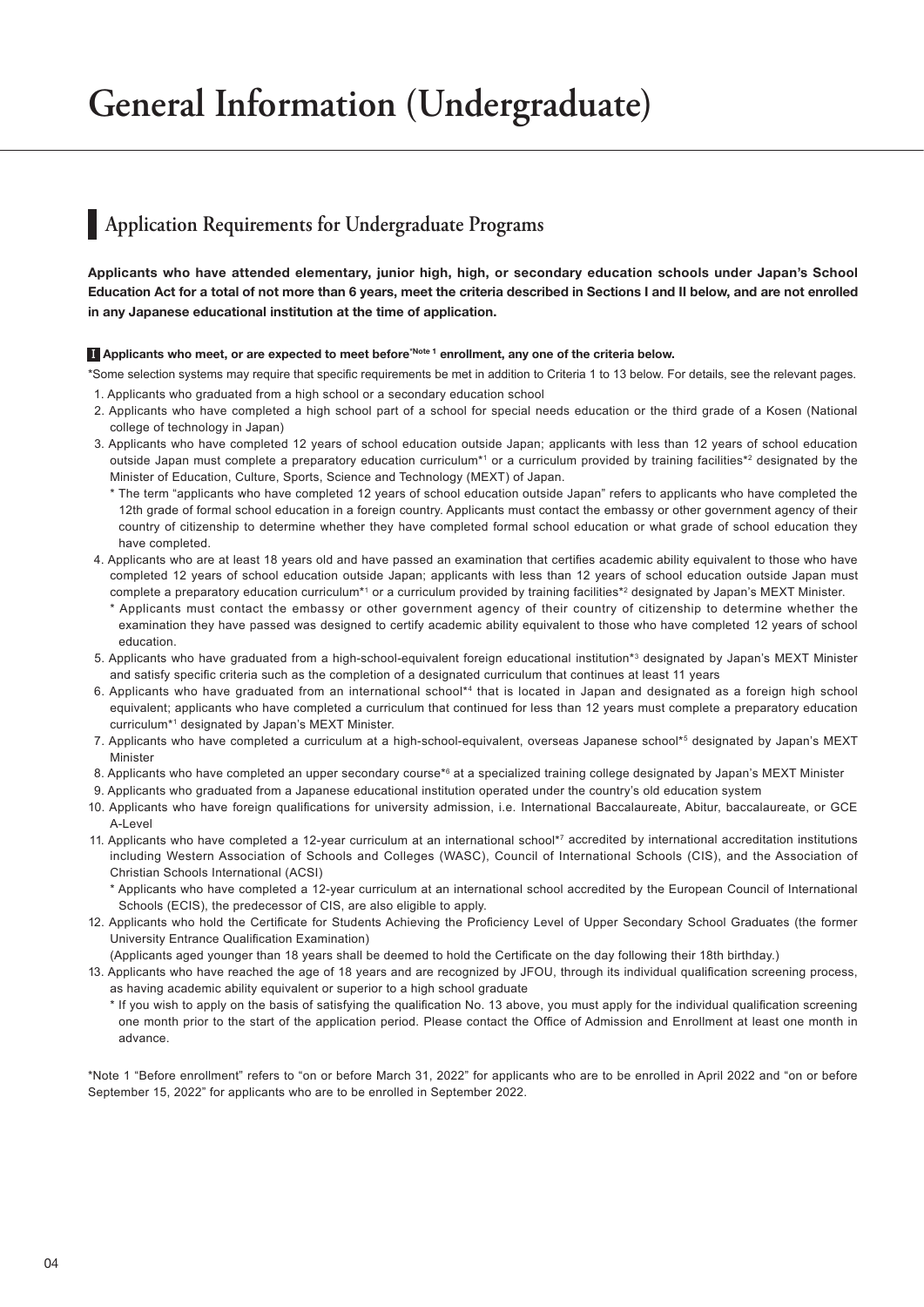Ⅱ Applicants who are eligible to obtain or renew the student status of residence as a JFOU student under the "Immigration Control and Refugee Recognition Law" or who have the status of long-term resident, etc. allowing them to learn at a higher educational institution for the necessary period of time.

[Note] Please be aware that JFOU will not perform procedures such as applying for a visa on behalf of successful applicants.

- \*1 List of preparatory education curricula designated by the MEXT Minister: www.mext.go.jp/a\_menu/koutou/shikaku/07111314/001.htm
- \*2 List of training facilities designated by the MEXT Minister: www.mext.go.jp/a\_menu/koutou/shikaku/07111314/002.htm
- \*3 List of curricula provided by high-school-equivalent foreign educational institutions designated by the MEXT Minister: www.mext.go.jp/a\_menu/koutou/shikaku/1380756.htm
- \*4 List of international schools in Japan designated as high school equivalents: www.mext.go.jp/a\_menu/koutou/shikaku/07111314/003.htm
- \*5 List of overseas Japanese schools designated by the MEXT Minister: www.mext.go.jp/a\_menu/koutou/shikaku/07111314/004.htm
- \*6 List of upper-secondary courses at specialized training colleges designated by the MEXT Minister: www.mext.go.jp/a\_menu/koutou/shikaku/1234679.htm
- \*7 International schools accredited by international accrediting bodies: www.mext.go.jp/a\_menu/koutou/shikaku/07111314/006.htm

### **Application Requirements for Undergraduate Transfer Applicants**

#### Applicants with a foreign citizenship (excluding those staying in Japan with the "permanent resident" or "long-term resident" status) who fall under any one of the criteria below and meet requirements specified by respective colleges:

- 1. Applicants who have completed, or are expected to complete Before enrollment\*Note 1, at least 14 years of curriculum in a foreign country according to the country's school (in principle, university or junior college) education system and have obtained (or are expected to obtain) necessary qualifications for admission to the country's universities, or other persons equivalent thereto
- 2. Applicants who have graduated, or are expected to graduate before enrollment, from a Japanese university or junior college
- 3. Applicants who have been enrolled in a Japanese university for at least two years or those who are expected to graduate from a Japanese university
- 4. Applicants who have completed (limited to those who have obtained necessary qualifications for university admission as specified under Article 90 of the School Education Act), or are expected to complete before enrollment, a specialized curriculum (limited to those having a duration of at least two years and satisfying other criteria designated by the MEXT Minister) at a specialized training college in Japan
	- 1) The criteria designated by the MEXT Minister require that the curriculum have at least two years' term and the total number of school hours necessary to complete the curriculum be not less than the statutory number of class hours.
	- 2) Applicants must contact the Office of Admission and Enrollment if they have completed a curriculum that is authorized to award specialist degrees under the provisions of the MEXT Pubic Notice No. 84 issued on June 21, 1994 or completed the curriculum in or before 1994.
- 5. Applicants who have completed (limited to those who have obtained necessary qualifications for university admission as specified under Article 90 of the School Education Act), or are expected to complete before enrollment, a specialized curriculum (limited to those having a duration of at least two years and satisfying other criteria designated by the MEXT Minister) at a high school in Japan
- 6. Applicants who have graduated, or are expected to graduate before enrollment, from a Kosen (National college of technology in Japan)
- 7. Applicants who have reached the age of 20 years and are recognized by JFOU, through its individual qualification screening process, as having academic ability equivalent or superior to those who have completed a 14-year curriculum
	- \* If you wish to apply on the basis of satisfying the qualification No. 7 above, you must apply for the individual qualification screening one month prior to the start of the application period. Please contact the Office of Admission and Enrollment at least one month in advance.

\*Note 1 "Before enrollment" refers to "on or before March 31, 2022" for applicants who are to be enrolled in April 2022 and "on or before September 15, 2022" for applicants who are to be enrolled in September 2022.

05

International Students Privately-funded Scholarship for J. F. Oberlin University

J. F. Oberlin University<br>Scholarship for Privately-funded International Students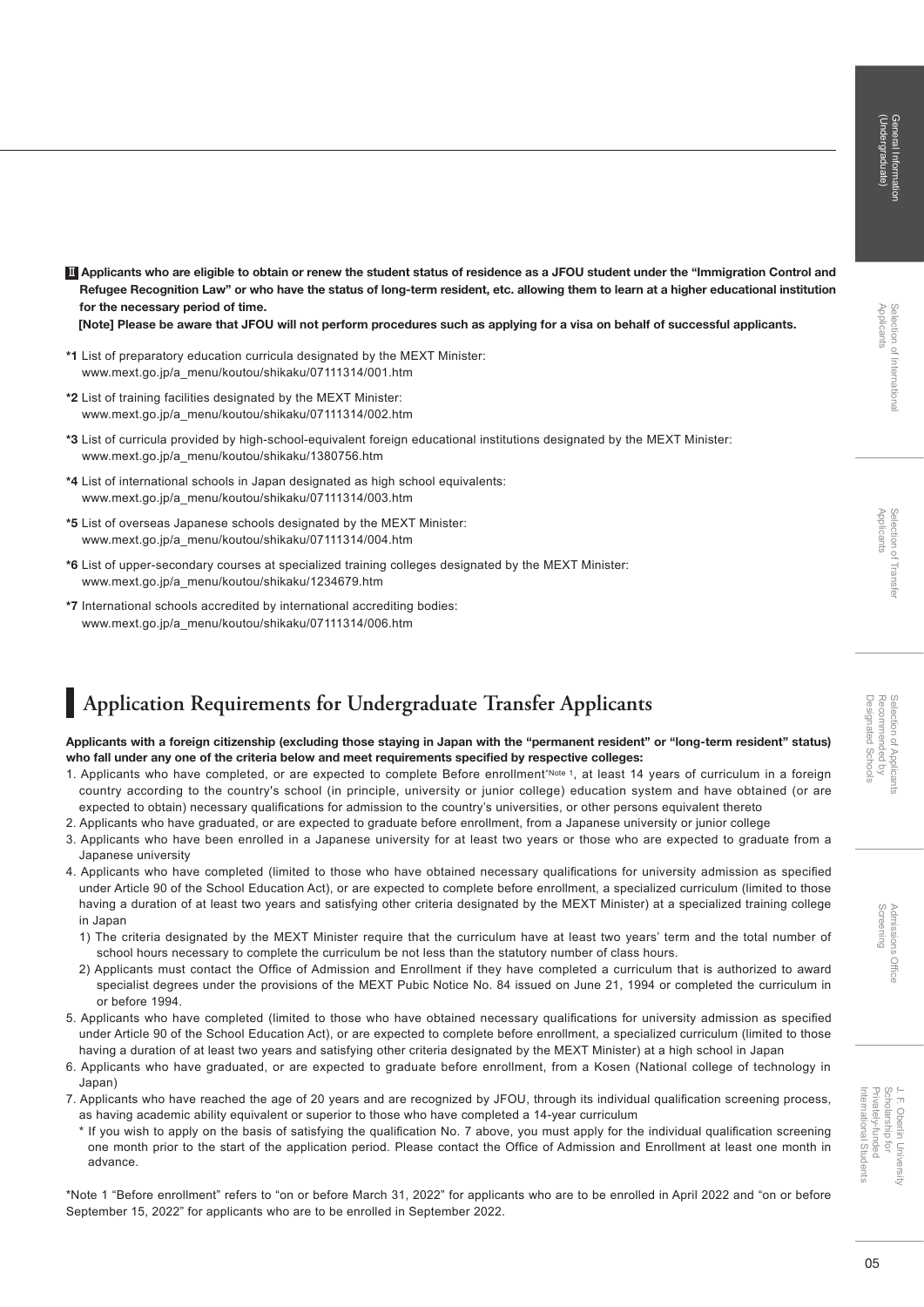### **Examination Schedule and Available Selection Methods (Japan Standard Time)**

Attention

The deadline for the online application registration is shown in Japan Standard time. Please be aware that missing the deadline will prevent you from registering your application.

The application process completes only when the examination fee is paid and application documents are submitted and accepted. If you have any questions about the payment of examination fee or other issues, please contact us by email at: global\_ad@obirin.ac.jp

#### ■ November 2021 Entrance Examination Enrollment: April 2022 or September 2022

\*The admission period that you selected cannot be changed once you have submitted your application.

| <b>Application Registration</b><br>(Online Application)                                     | Admission<br>Document<br>Submission<br><b>Ticket</b><br>Deadline [NLT]<br><b>Issuance</b> |                                     | Preliminary connection<br>test* (required for all<br>applicants) | Exam Date    | <b>Results</b><br>Announcement | Enrollment<br><b>Deadline</b> |
|---------------------------------------------------------------------------------------------|-------------------------------------------------------------------------------------------|-------------------------------------|------------------------------------------------------------------|--------------|--------------------------------|-------------------------------|
| Tue., Sep. 28 - Mon., Oct. 4, 2021<br>Last day ends at noon (12:00)<br>Japan Standard time. | Mon., Oct. 4                                                                              | Starts on<br>Fri., Oct. 29<br>15:00 | Sun., Oct. 31                                                    | Sat., Nov. 6 | Fri., Nov. 12<br>10:00         | Wed., Nov. 24                 |

\*<Preliminary connection test> Online connection will be tested in advance. On the day of digital admission ticket issuance, you will be informed of details (the meeting time and the room [URL] on the online conference system). Please note that this test will not have any impact on your exam results (pass/fail).

| Available Selection Methods                                                                           | Enrollment School Year |
|-------------------------------------------------------------------------------------------------------|------------------------|
| Selection of International Applicants                                                                 | 1st Year               |
| <b>Selection of Transfer Students</b>                                                                 | 3rd Year               |
| Selection of Applicants Recommended by Designated Schools (High Schools in China) <sup>*2</sup>       | 1st Year               |
| Selection of Applicants Recommended by Designated Schools (High Schools in South Korea) <sup>*1</sup> | 1st Year               |
| Selection of Applicants Recommended by Designated Schools (High Schools in Hong Kong) <sup>*3</sup>   | 1st Year               |
| Selection of Transfer Students (Double Degree) <sup>*2</sup>                                          | 3rd Year               |
| Admissions Office Screening                                                                           | 1st Year               |

\*1 We accept applications only from schools in South Korea designated by JFOU.

\*2 We accept applications only from schools in China designated by, or affiliated with, JFOU.

\*3 We accept applications only from schools in Hong Kong designated by JFOU.

#### ■ Conduct of the examination

The examination will take place using an online conference system (Zoom). Applicants will take the examination at home or any other appropriate location.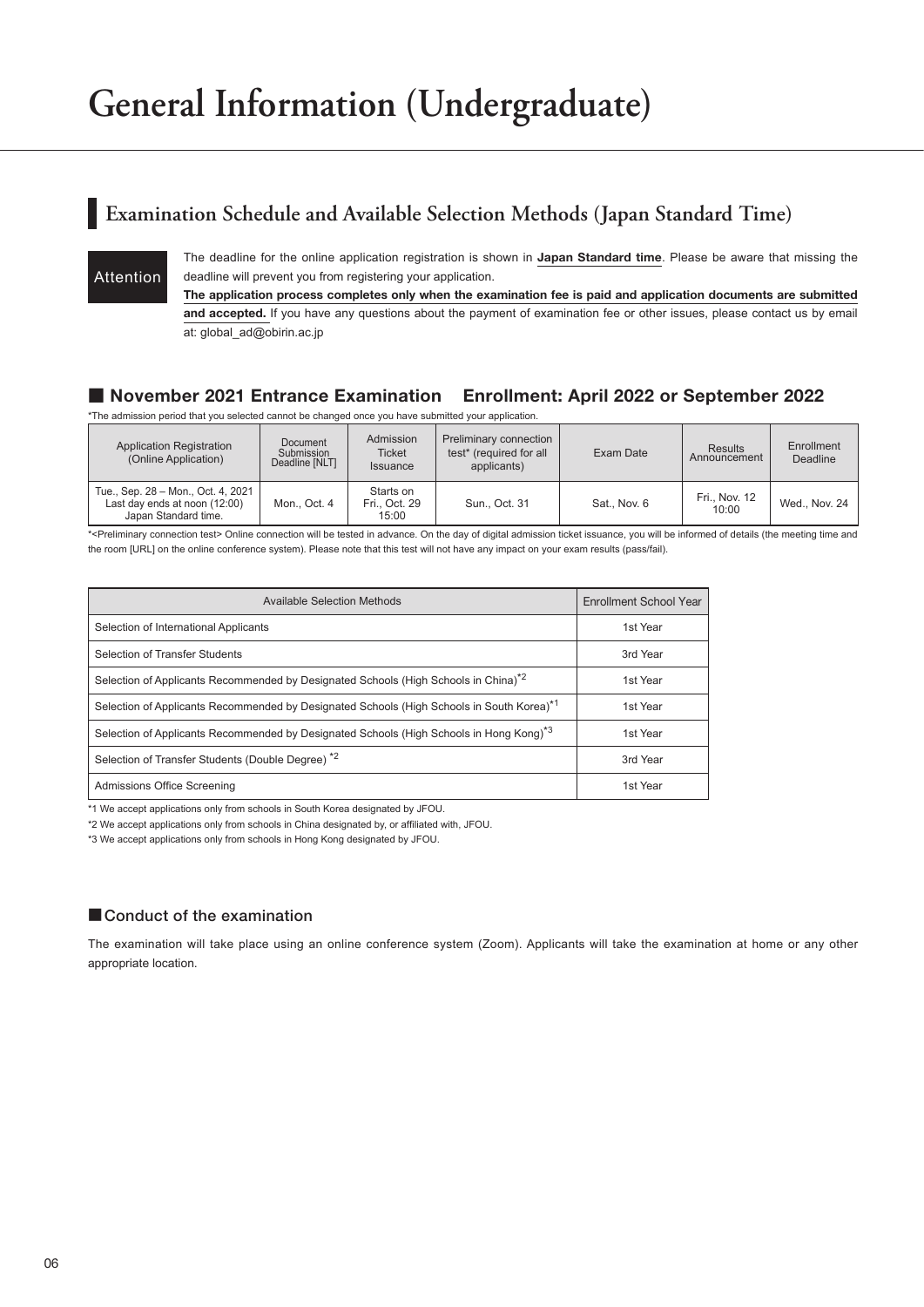### Selection of Transfer<br>Applicants Applicants Selection of Transfer

J. F. Oberlin University<br>Scholarship for<br>Privately-funded International Students Privately-funded Scholarship for J. F. Oberlin University International Students

### ■ June 2022 Entrance Examination Enrollment: September 2022

\*The admission period that you selected cannot be changed once you have submitted your application.

| <b>Application Registration</b><br>(Online Application)                                   | Admission<br>Document<br>Submission<br><b>Ticket</b><br>Deadline [NLT]<br><b>Issuance</b> |                                    | Preliminary connection<br>test* (required for all<br>applicants) | Exam Date    | <b>Results</b><br>Announcement | Enrollment<br><b>Deadline</b> |
|-------------------------------------------------------------------------------------------|-------------------------------------------------------------------------------------------|------------------------------------|------------------------------------------------------------------|--------------|--------------------------------|-------------------------------|
| Fri., May 6 - Thu., May 12, 2022<br>Last day ends at noon (12:00)<br>Japan Standard time. | Thu., May 12                                                                              | Starts on<br>Fri., May 27<br>15:00 | Sun., May 29                                                     | Sat., June 4 | Fri., June 10<br>10:00         | Fri., June 17                 |

\*<Preliminary connection test> Online connection will be tested in advance. On the day of digital admission ticket issuance, you will be informed of details (the meeting time and the room [URL] on the online conference system). Please note that this test will not have any impact on your exam results (pass/fail).

| Available Selection Methods                                                                         | Enrollment School Year |
|-----------------------------------------------------------------------------------------------------|------------------------|
| Selection of International Applicants                                                               | 1st Year               |
| Selection of Transfer Students                                                                      | 3rd Year               |
| Selection of Applicants Recommended by Designated Schools (High Schools in China) <sup>*1</sup>     | 1st Year               |
| Selection of Applicants Recommended by Designated Schools (High Schools in Hong Kong) <sup>*2</sup> | 1st Year               |
| Selection of Transfer Students (Double Degree) <sup>*1</sup>                                        | 3rd Year               |
| Admissions Office Screening                                                                         | 1st Year               |

\*1 We accept applications only from schools in China designated by, or affiliated with, JFOU.

\*2 We accept applications only from schools in Hong Kong designated by JFOU.

#### ■ Conduct of the examination

The examination will take place using an online conference system (Zoom). Applicants will take the examination at home or any other appropriate location.

#### ■Submission of "Application for Certificate of Eligibility"

Those who apply for the June 2022 entrance examination and do not have a student visa at the time of application need to submit "the Application for Certificate of Eligibility" by e-mail. After the application period, JFOU will contact those who need further processing.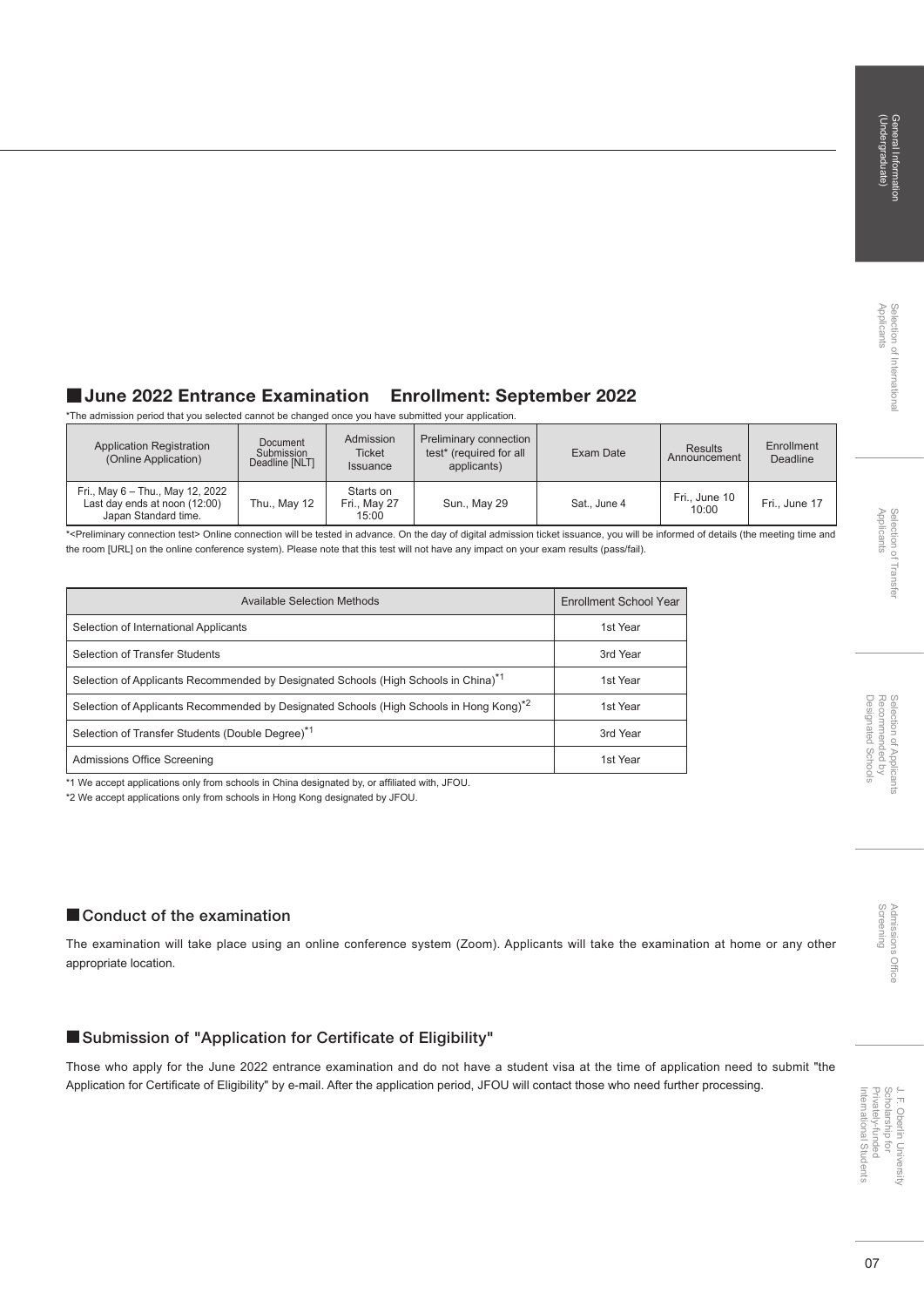### **Notes for Applicants**

- 1. Applicants who need special consideration or support during the entrance exam or studying on campus must consult the Office of Admission and Enrollment in advance. Failure to do so may result in us not being able to give sufficient consideration or support to such applicants during the entrance exam or studying on campus. They should therefore make sure to contact the Office of Admission and Enrollment (at global\_ad@obirin.ac.jp) at least one month prior to the application.
- 2. We do not accept any incomplete application documents. Please also note that, in principle, application documents cannot be returned once they have been submitted.
- 3. Applicants may not change their choice of college, department, program, major, field, or selection method, once they have submitted their application.
- 4. We do not refund the examination fee once it has been paid. The entrance exam fee for applicants who reside overseas is not refundable because the refund fee may exceed it. Make sure that you meet the application requirements before submitting an application.
- 5. Whatever the reason may be, we do not refund admission fees, etc. once they have been paid, even if the applicant's admission or pass status is revoked.

### **Pass Status**

- 1. The way to check the result of examination is on 7 at page 10. None of questions by phone or e-mail about the applicants pass/fail status and the reason of pass/fail are accepted.
- 2. The pass status is divided into two types: normal "pass" and "conditional pass." For details, please refer to the table below.
- 3. Those who have passed the exam and wish to enroll in JFOU must complete enrollment procedures by the enrollment deadline.

| Colleges                                                                                                                                 | Language in<br>Application<br>Documents/<br><b>Interviews</b> | Types of Exam<br><b>Results</b>  | Notes on "Conditional Pass" Status                                                                                                                                                                                                                                                                                                                       |
|------------------------------------------------------------------------------------------------------------------------------------------|---------------------------------------------------------------|----------------------------------|----------------------------------------------------------------------------------------------------------------------------------------------------------------------------------------------------------------------------------------------------------------------------------------------------------------------------------------------------------|
| College of Arts and Sciences<br>College of Business Management<br>College of Health and Welfare<br>Collage of Performing and Visual Arts | Japanese                                                      | Pass<br>Conditional pass<br>Fail | The status is used for applicants who are eligible to enroll if they learn<br>Japanese at an educational institution designated by JFOU and meet<br>prescribed qualifications within a specified period.<br>Designated educational institutions:<br>(1) The Institute for Japanese Language and Culture (Extension for<br>International Students), JFOU* |
| College of Global                                                                                                                        | Japanese                                                      | Pass<br>Conditional pass<br>Fail | (2) HKU School of Professional and Continuing Education (HKU SPACE)<br>(Limited to applicants who sit the exam in Hong Kong)<br>* Applicants who have received "conditional pass" should learn at an<br>educational institution designated by JFOU and then take an entrance                                                                             |
| Communication                                                                                                                            | English                                                       | Pass<br>Fail                     | examination to obtain normal "pass" status. To take this examination,<br>applicants will need to submit an online application and pay the<br>examination fee. The details for condition will be sent to applicants who<br>get "conditional pass" by e-mail on the day of results announcement.                                                           |

### **Declining Admission**

If you wish to decline admission for an unavoidable reason, go through the necessary procedure at "My Page for Admissions" before the deadline below. We will refund the amount you have paid after deducting the enrollment fee and handling charges. The enrollment fee is not refundable for any reason.

#### [Deadline for procedure of declining admission]

Please complete the procedure on the "My Page for Admissions" no later than 15:00 on March 31, 2022 (Thursday) for April 2022 enrollment, and no later than 15:00 on August 31, 2022 (Wednesday) for September 2022 enrollment (All times are Japan Standard time). \*After the deadline, we will not be able to accept your resignation or refund your tuition for any reason.

\*Once you have completed your application for resignation, you will not be able to withdraw your application for any reason.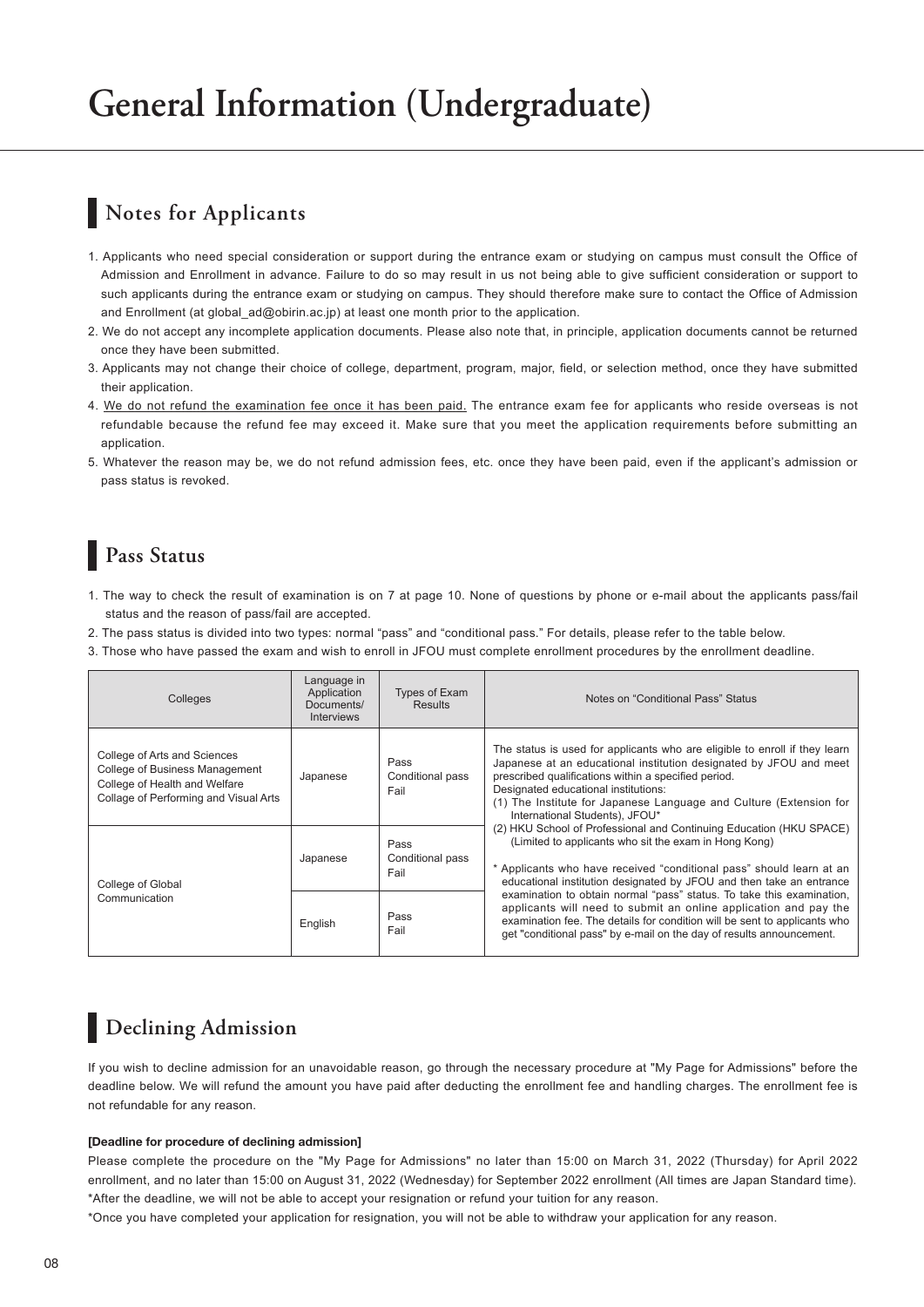### **Majors in the College of Arts and Sciences**

When submitting an application, applicants need to choose one of the areas for which they want to apply from the following 3 areas: "Humanities," "Social Sciences," and "Natural Sciences." After enrollment, you will learn many specialized basic subjects in the area chosen at the time of application.

### **Programs in the Department of Aviation Management, College of Business Management**

The College of Business Management recruits students collectively for the Department of Business Management and the Department of Aviation Management. Applicants who wish to learn the "Airline Business Program" or "Airline Hospitality Program" will undergo program selection screening in the 2nd semester of the 1st year, and the department and program in which they are enrolled will be determined based on the results of the screening.

The study abroad program as part of the Airline Hospitality Program will take place in the 4th semester of the 2nd year.

### **Majors in the College of Global Communication**

The Department of Global Communication in the College of Global Communication recruits students collectively for its four majors: English Major, Chinese Major, Japanese Major, and Global Studies Major. Applicants must choose, at the time of application, the principal language (English, Chinese, or Japanese\*) they wish to learn after enrollment (the "Principal Language"). Applicants for the Global Studies Major also need to choose the Principle Language after their enrollment. They therefore must select one of the language Majors that is taught in the Principal Language they hope to learn at the time of application. Students aiming for each major will learn specialized subjects taught in the major's language from the second or third year.

\* Applicants may not choose a major that is taught in their native or quasi-native language. If you have any questions, please contact us before applying.

### **Japanese Computerized Adaptive Test (J-CAT)**

The score you have achieved on the J-CAT will be deemed as your official score. If wish to take J-CAT, please access

▶https://admissions.obirin.ac.jp/entrance\_exam\_guide/application/oversea/



Screening

Privately-funded J. F. Oberlin Universit<br>Scholarship for Scholarship for J. F. Oberlin University International Student International Students Privately-funded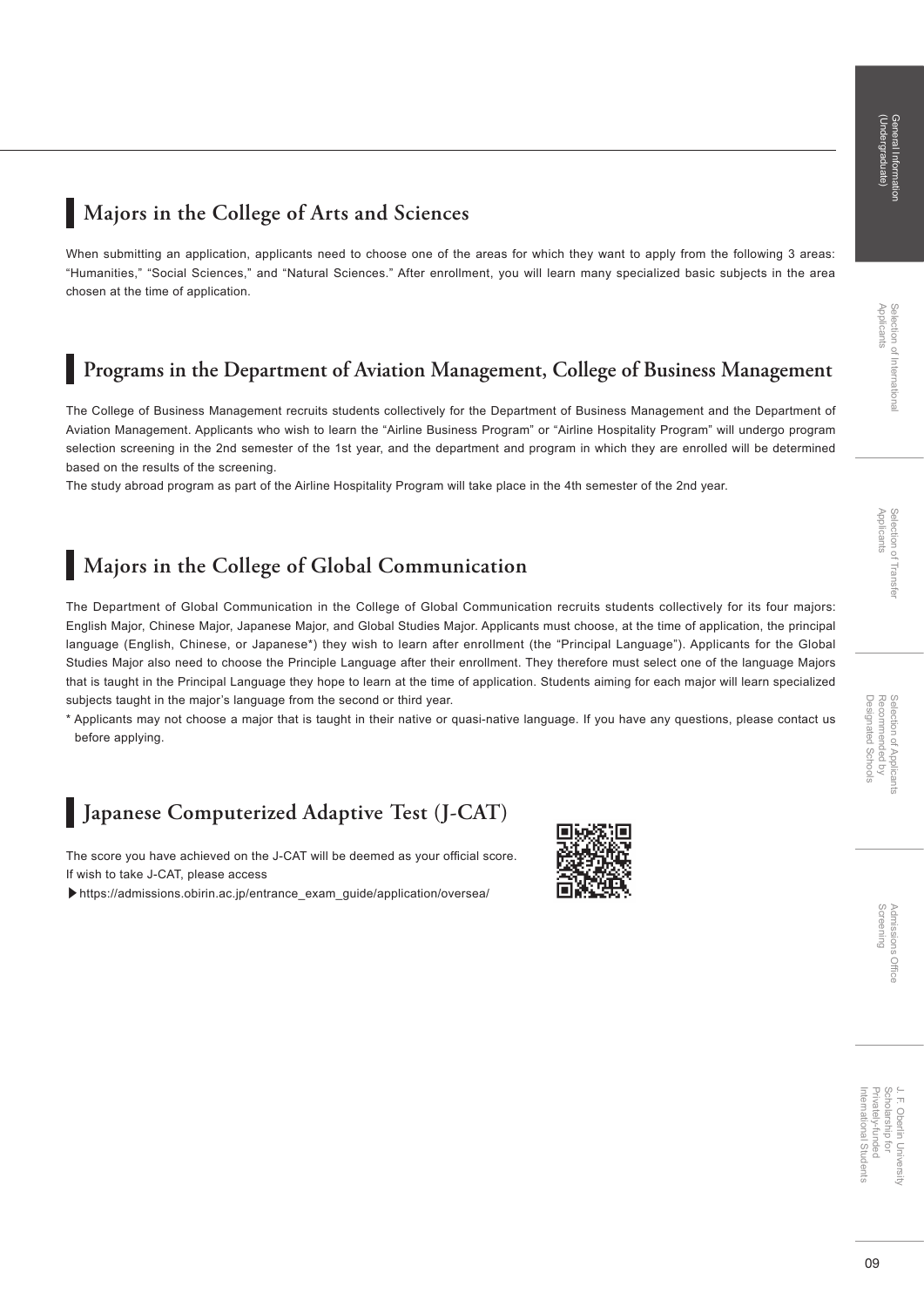# **Procedures from Application to Enrollment**

\* Applicants who wish to use the J-CAT score must submit an application during the J-CAT application period and take the J-CAT.

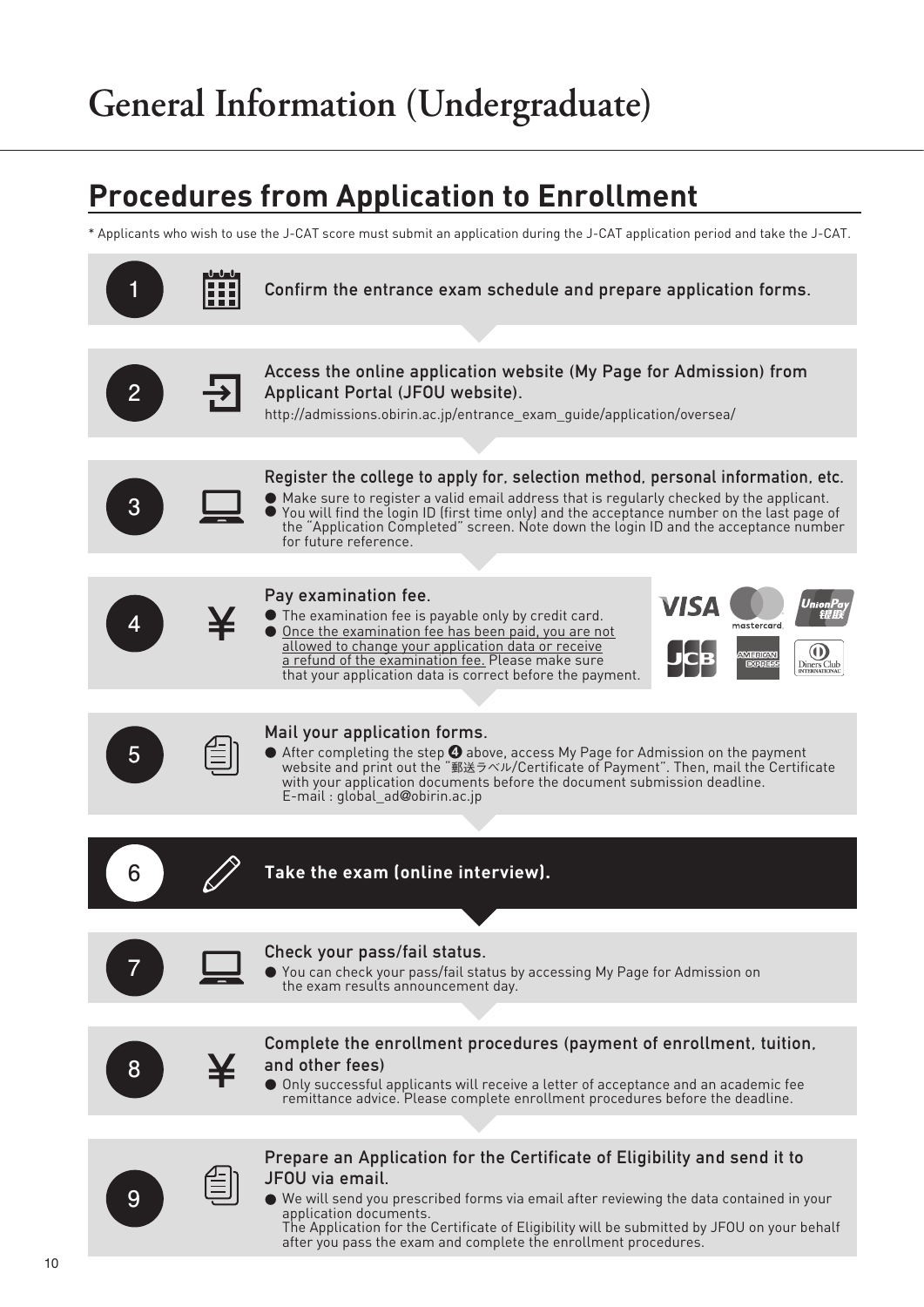Screening Admissions Office

**AUDISSIDE** 

**Office** 

### **Exam Admission Ticket**

1. You may check your exam admission tickets by logging in to My Page for Admission on or after the day when the tickets become issuable. 2. Keep your exam admission ticket at hand on the day of exam.

### **Points to Note on the Day of Exam**

#### ■ When taking an exam at home or any other location with internet access

- 1. Take the test in the same environment as the preliminary connection test. (Secure the same room, computer, and other environment)
- 2. The exam may not be valid if there is a problem which interfere with the exam due to inadequate environment of the person taking the test. Take the examination with sufficient preparation.
- 3. Do not use a virtual background during the exam.
- 4. In order to prevent cheating, be aware that the exam will be recorded.
- 5. Make sure that no one other than the person taking the exam is in the room.
- 6. You will not be allowed to enter or leave the room during the exam.
- 7. During the test, do not operate the computer (e.g., search the Internet) except as instructed by the interviewer.
- 8. Do not bring in any electronic devices that may lead to cheating, other than the computer (smartphone) and writing utensils used for the exam.
- 9. Do not record the content of the exam (e.g., video, audio, notes, etc.).
- 10. Do not engage in any other activities that could be construed as cheating.
- 11. If, on the day of the exam, or at a later date, you are found to have violated any of the above points 1-10 (including sending out messages on social networking sites, etc.), you may fail the exam, even if you have passed.
- \*Please also refer to the manual available on the exam site.
- ▶https://admissions.obirin.ac.jp/entrance\_exam\_guide/online-interview/

### **Immigration Procedures for International Students**

#### ■ Those who apply for the *student* status of residence

If you wish to enter Japan as an international student, you need to obtain a *student* visa. While there are several methods to obtain a student visa, we have adopted the following as the most reliable one.

How to apply: JFOU will submit the Application for the Certificate of Eligibility on your behalf to the Immigration Services Agency of Japan

and inform you of the results of the application. After the receipt of the Certificate of Eligibility, you need to apply for a visa at the Embassy of Japan, Consulate General of Japan, or Office of Consul of Japan that has jurisdiction over the country or region you reside in.

\* Details will be informed separately to successful applicants.

If you have received admission offers from other universities or institutions, you should make sure not to apply multiple times for the Certificate of Eligibility. If you do so, the Certificate of Eligibility will not be issued.

It takes approximately one and half to two months to receive the Certificate of Eligibility. Please be aware that if you take too long to complete necessary procedures, you may not enter Japan in time.

International Students Privately-funded Scholarship for J. F. Oberlin University

J. F. Oberlin Universit<br>Scholarship for Privately-funded International Student: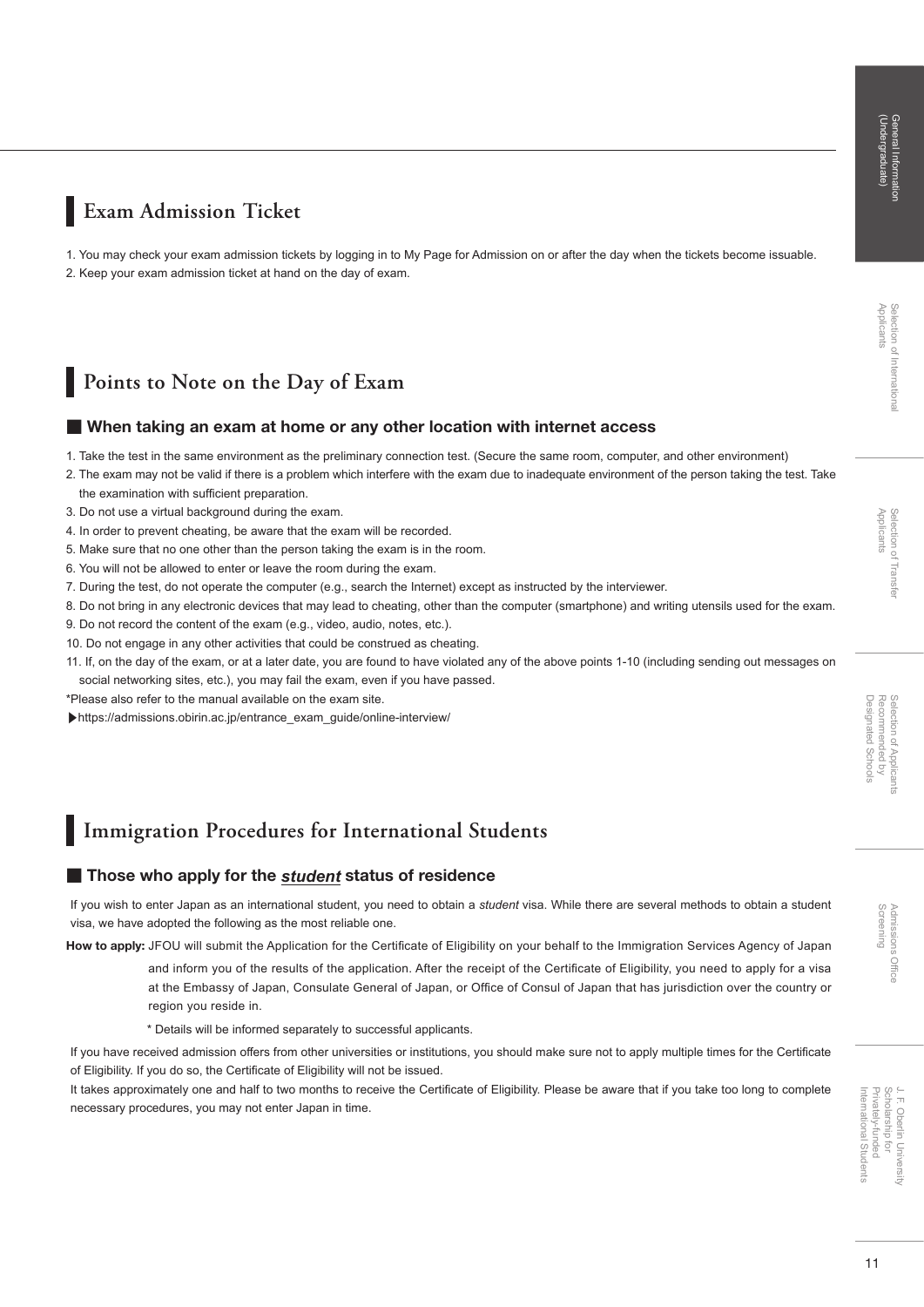### **Academic Fees**

\* Students who sign up for the teacher-training course will need to pay other expenses in addition to the academic fees.

\* Students who take certain subjects will incur separate expenses for educational materials, etc. \* Students may incur separate expenses to obtain qualifications.

\* For the academic fees for the College of Aviation Management, please see the JFOU website.

### [First-year University (Undergraduate) Students]

<College of Arts and Sciences>

|             | <b>Enrollment</b><br>Fee |                           |                                               | <b>Spring Semester</b>         |                                                                              |                         |                           |                                               |                                |                         |                                                                     |
|-------------|--------------------------|---------------------------|-----------------------------------------------|--------------------------------|------------------------------------------------------------------------------|-------------------------|---------------------------|-----------------------------------------------|--------------------------------|-------------------------|---------------------------------------------------------------------|
| <b>Item</b> |                          | <b>Tuition</b>            | <b>Education</b><br><b>Enhancement</b><br>Fee | Facility &<br>Equipment<br>Fee | <b>Entrusted Fee</b><br><b>Collection</b><br><b>(Graduation</b><br>Expenses) | <b>Total</b><br>Payment | <b>Tuition</b>            | <b>Education</b><br><b>Enhancement</b><br>Fee | Facility &<br>Equipment<br>Fee | <b>Total</b><br>Payment | <b>Yearly Total</b>                                                 |
| 1st year    |                          | 100.000 ven   457.000 ven | 25.000 ven                                    | 150,000 ven                    | $\overline{\phantom{m}}$                                                     |                         | 732.000 ven   457.000 ven | 25.000 ven 1                                  |                                |                         | 150,000 yen <b>  632,000 yen   1,364,000 yen</b>                    |
| 2nd year    | –                        | 457,000 ven               | 25,000 ven                                    | 150.000 ven l                  | $\overline{\phantom{0}}$                                                     |                         | 632.000 ven 457.000 ven   | 25.000 ven                                    |                                |                         | l 150.000 ven l <b>632.000 ven l 1.264.000 ven</b> l                |
| 3rd year    | -                        | 457,000 ven               | 25,000 ven                                    | 150.000 ven l                  |                                                                              | 632,000 yen 457,000 yen |                           | 25.000 ven                                    |                                |                         | 150,000 yen <b>632,000 yen 1,264,000 yen</b> l                      |
| 4th year    | -                        | 457,000 ven               | 25,000 ven                                    | 150,000 ven                    | 50,000 ven                                                                   | 682,000 yen 457,000 yen |                           | 25,000 ven                                    |                                |                         | $ 150,000\rangle$ yen $ 632,000\rangle$ yen $ 1,314,000\rangle$ yen |

#### <College of Global Communication>

|             |                          |                           |                                               | <b>Spring Semester</b>         |                                                                       |                         | <b>Fall Semester</b>      |                                               |                                           |                         |                                           |
|-------------|--------------------------|---------------------------|-----------------------------------------------|--------------------------------|-----------------------------------------------------------------------|-------------------------|---------------------------|-----------------------------------------------|-------------------------------------------|-------------------------|-------------------------------------------|
| <b>Item</b> | <b>Enrollment</b><br>Fee | <b>Tuition</b>            | <b>Education</b><br><b>Enhancement</b><br>Fee | Facility &<br>Equipment<br>Fee | <b>Entrusted Fee</b><br><b>Collection</b><br>(Graduation<br>Expenses) | <b>Total</b><br>Payment | <b>Tuition</b>            | <b>Education</b><br><b>Enhancement</b><br>Fee | <b>Facility &amp;</b><br>Equipment<br>Fee | <b>Total</b><br>Payment | Yearly Total                              |
| 1st year    |                          | 100.000 ven   457.000 ven | 25,000 ven                                    | 150,000 ven                    | -                                                                     |                         | 732,000 yen   457.000 yen | 25,000 ven                                    | 150,000 ven                               |                         | 632,000 yen 1,364,000 yen                 |
| 2nd year    |                          | 457,000 ven               | 25,000 ven                                    | 150,000 ven                    | $\overline{\phantom{0}}$                                              |                         | 632,000 yen   457,000 yen | 25,000 ven                                    | 150,000 ven                               |                         | 632,000 yen 1,264,000 yen                 |
| 3rd year    | —                        | 457,000 ven               | 25,000 ven                                    | 150,000 ven                    | $\overline{\phantom{0}}$                                              |                         | 632,000 yen   457,000 yen | 25,000 ven                                    |                                           |                         | 150.000 ven   632,000 yen   1,264,000 yen |
| 4th year    | -                        | 457,000 ven               | 25,000 yen                                    | 150,000 yen                    | 50.000 ven                                                            |                         | 682,000 yen   457,000 yen | 25,000 yen                                    |                                           |                         | 150.000 ven   632,000 yen   1,314,000 yen |

\* Studies who are enrolled in the College of Global Communication will incur separate costs for the study abroad program (e.g. travel and living expenses and overseas travel insurance).

#### <College of Business Management>

|          |                          |                           |                                               | <b>Spring Semester</b>         |                                                                              |                           |                           |                                        |                                                  |                         |                                           |
|----------|--------------------------|---------------------------|-----------------------------------------------|--------------------------------|------------------------------------------------------------------------------|---------------------------|---------------------------|----------------------------------------|--------------------------------------------------|-------------------------|-------------------------------------------|
| Item     | <b>Enrollment</b><br>Fee | <b>Tuition</b>            | <b>Education</b><br><b>Enhancement</b><br>Fee | Facility &<br>Equipment<br>Fee | <b>Entrusted Fee</b><br><b>Collection</b><br><b>(Graduation</b><br>Expenses) | <b>Total</b><br>Payment   | <b>Tuition</b>            | <b>Education</b><br>Enhancement<br>Fee | <b>Facility &amp;</b><br>Equipment<br><b>Fee</b> | <b>Total</b><br>Payment | <b>Yearly Total</b>                       |
| 1st year |                          | 100,000 ven   457,000 ven | 25,000 ven                                    | 150,000 ven                    | -                                                                            |                           | 732,000 yen   457,000 yen | 25,000 ven                             |                                                  |                         | 150,000 yen   632,000 yen   1,364,000 yen |
| 2nd year |                          | 457,000 ven               | 25,000 ven                                    | 150,000 ven                    | -                                                                            |                           | 632,000 yen   457,000 yen | 25,000 ven                             |                                                  |                         | 150,000 ven   632,000 yen   1,264,000 yen |
| 3rd year |                          | 457,000 ven               | 25,000 ven                                    | 150,000 ven                    |                                                                              |                           | 632,000 yen   457,000 yen | 25,000 ven                             |                                                  |                         | 150,000 ven   632,000 yen   1,264,000 yen |
| 4th year | -                        | 457,000 ven               | 25,000 ven                                    | 150,000 ven                    | 50,000 ven                                                                   | 682,000 yen   457,000 yen |                           | 25,000 ven                             |                                                  |                         | 150,000 ven   632,000 yen   1,314,000 yen |

\* Students who are enrolled in the Airline Hospitality Program offered by the Department of Aviation Management will incur separate costs for the study abroad program.

\* Students who are enrolled in the Department of Business Management or Department of Aviation Management may incur separate costs for the practical/hands-on classes.

#### <College of Health and Welfare>

|             |                          |                           |                                        | <b>Spring Semester</b>         |                                                                       |                           |                           |                                               |                                           |                         |                                           |
|-------------|--------------------------|---------------------------|----------------------------------------|--------------------------------|-----------------------------------------------------------------------|---------------------------|---------------------------|-----------------------------------------------|-------------------------------------------|-------------------------|-------------------------------------------|
| <b>Item</b> | <b>Enrollment</b><br>Fee | <b>Tuition</b>            | <b>Education</b><br>Enhancement<br>Fee | Facility &<br>Equipment<br>Fee | <b>Entrusted Fee</b><br><b>Collection</b><br>(Graduation<br>Expenses) | <b>Total</b><br>Payment   | <b>Tuition</b>            | <b>Education</b><br><b>Enhancement</b><br>Fee | <b>Facility &amp;</b><br>Equipment<br>Fee | <b>Total</b><br>Payment | <b>Yearly Total</b>                       |
| 1st year    |                          | 100.000 ven   517.000 ven | 25,000 ven                             | 150,000 ven                    |                                                                       |                           | 792.000 ven   517.000 ven | 25,000 ven                                    |                                           |                         | 150,000 yen   692,000 yen   1,484,000 yen |
| 2nd year    | -                        | 517,000 ven               | 25,000 ven                             | 150,000 ven                    |                                                                       | 692,000 ven 517.000 ven   |                           | 25,000 ven                                    |                                           |                         | 150,000 yen   692,000 yen   1,384,000 yen |
| 3rd year    | -                        | 517,000 ven               | 25,000 ven                             | 150,000 ven                    | $\overline{\phantom{0}}$                                              | 692,000 ven 517,000 ven   |                           | 25,000 ven                                    |                                           |                         | 150,000 yen   692,000 yen   1,384,000 yen |
| 4th year    | —                        | 517.000 ven l             | 25,000 ven                             | 150,000 ven                    | 50.000 ven                                                            | 742.000 ven   517.000 ven |                           | 25,000 ven                                    |                                           |                         | 150,000 yen   692,000 yen   1,434,000 yen |

#### <Collage of Performing and Visual Arts>

|             | <b>Enrollment</b><br>Fee        |                           |                                        | <b>Spring Semester</b>                |                                                                              | <b>Fall Semester</b>           |                           |                                        |                                                  |                         |                                           |
|-------------|---------------------------------|---------------------------|----------------------------------------|---------------------------------------|------------------------------------------------------------------------------|--------------------------------|---------------------------|----------------------------------------|--------------------------------------------------|-------------------------|-------------------------------------------|
| <b>Item</b> |                                 | <b>Tuition</b>            | <b>Education</b><br>Enhancement<br>Fee | Facility &<br><b>Equipment</b><br>Fee | <b>Entrusted Fee</b><br><b>Collection</b><br><b>(Graduation</b><br>Expenses) | <b>Total</b><br><b>Payment</b> | <b>Tuition</b>            | <b>Education</b><br>Enhancement<br>Fee | <b>Facility &amp;</b><br>Equipment<br><b>Fee</b> | <b>Total</b><br>Payment | <b>Yearly Total</b>                       |
| 1st year    |                                 | 100,000 yen   557,000 yen | 25,000 ven                             | 150,000 ven                           |                                                                              |                                | 832,000 yen   557.000 yen | 25.000 ven                             |                                                  |                         | 150.000 ven 732,000 yen 1,564,000 yen     |
| 2nd year    |                                 | 557,000 ven               | 25,000 ven                             | 150,000 ven                           | $\overline{\phantom{0}}$                                                     |                                | 732,000 yen   557.000 yen | 25,000 ven                             |                                                  |                         | 150,000 ven   732,000 yen   1,464,000 yen |
| 3rd year    |                                 | 557,000 yen               | 25,000 yen                             | 150,000 ven                           | $\overline{\phantom{0}}$                                                     |                                | 732,000 yen   557,000 yen | 25.000 ven                             |                                                  |                         | 150,000 yen   732,000 yen   1,464,000 yen |
| 4th year    | $\qquad \qquad - \qquad \qquad$ | 557,000 ven               | 25,000 yen                             | 150,000 yen                           | 50.000 ven                                                                   |                                | 782,000 yen   557.000 yen | 25,000 yen                             |                                                  |                         | 150,000 yen   732,000 yen   1,514,000 yen |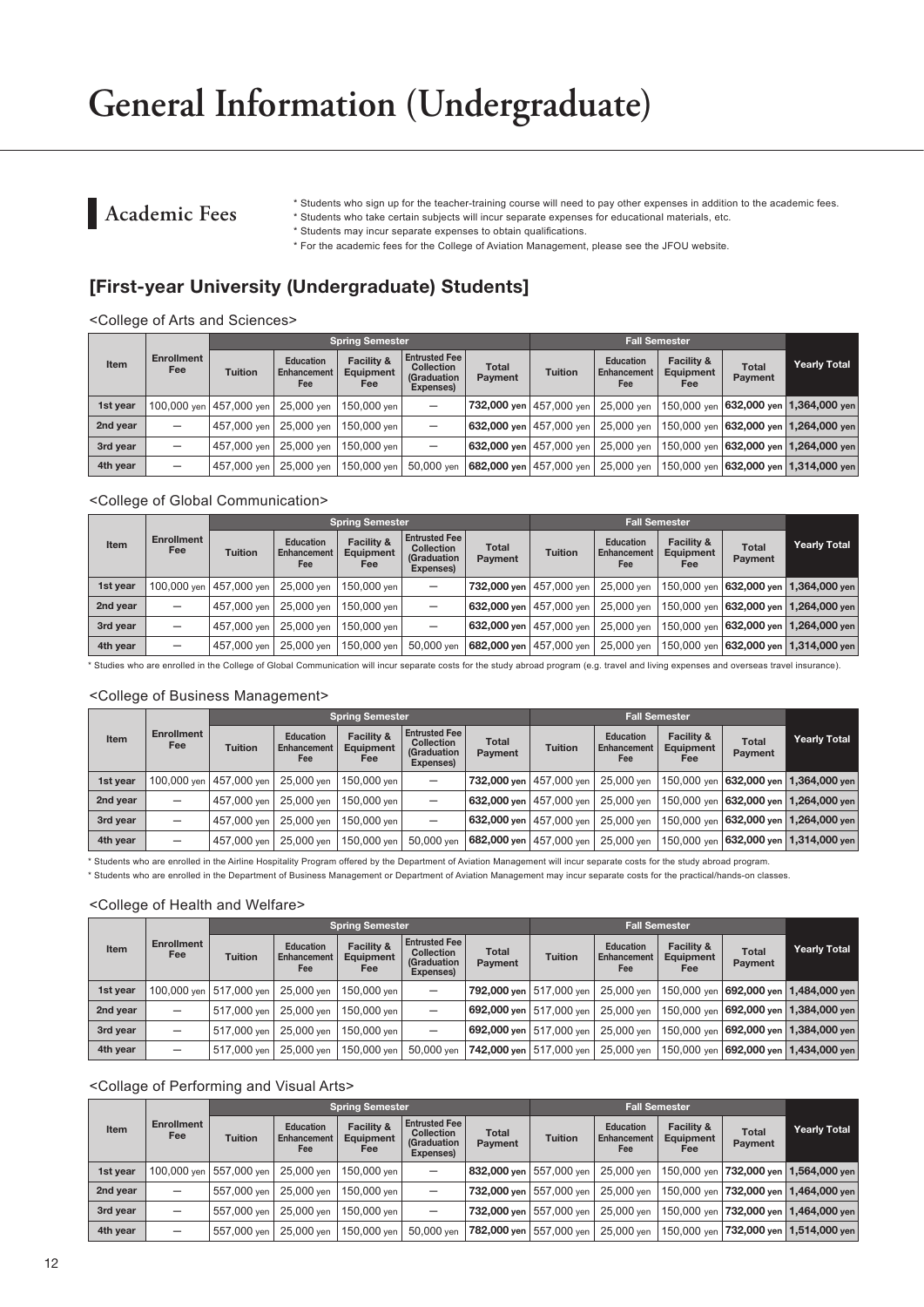# Admissions Office<br>Screening Admissions Office

### J. F. Oberlin University<br>Scholarship for<br>Privately-funded<br>International Students Privately-funded Scholarship for J. F. Oberlin University International Students

### [University (Undergraduate) Transfer Students]

<College of Arts and Sciences>

|          |                          | Spring Semester           |                                        |                                |                                                                                  |                                        | <b>Fall Semester</b>      |                                        |                                           |                         |                                                        |
|----------|--------------------------|---------------------------|----------------------------------------|--------------------------------|----------------------------------------------------------------------------------|----------------------------------------|---------------------------|----------------------------------------|-------------------------------------------|-------------------------|--------------------------------------------------------|
| Item     | <b>Enrollment</b><br>Fee | <b>Tuition</b>            | <b>Education</b><br>Enhancement<br>Fee | Facility &<br>Equipment<br>Fee | <b>Entrusted Fee</b><br><b>Collection</b><br>(Graduation-<br><b>Related Feel</b> | <b>Total</b><br><b>Payment</b>         | <b>Tuition</b>            | <b>Education</b><br>Enhancement<br>Fee | <b>Facility &amp;</b><br>Equipment<br>Fee | Total<br><b>Payment</b> | <b>Yearly Total</b>                                    |
| 3rd year |                          | 100,000 yen   457,000 yen | 25,000 ven                             | 150.000 ven                    | $\overline{\phantom{0}}$                                                         |                                        | 732,000 yen   457,000 yen |                                        |                                           |                         | 25,000 yen   150,000 yen   632,000 yen   1,364,000 yen |
| 4th year | $\overline{\phantom{m}}$ | 457,000 ven               | 25,000 ven                             | 150,000 ven                    |                                                                                  | 50,000 yen   682,000 yen   457,000 yen |                           |                                        |                                           |                         | 25,000 yen   150,000 yen   632,000 yen   1,314,000 yen |

#### <College of Global Communication>

|          |                          | <b>Spring Semester</b>    |                                        |                                                  |                                                                                  |                                  | Fall Semester            |                                        |                                           |                                |                                                  |
|----------|--------------------------|---------------------------|----------------------------------------|--------------------------------------------------|----------------------------------------------------------------------------------|----------------------------------|--------------------------|----------------------------------------|-------------------------------------------|--------------------------------|--------------------------------------------------|
| Item     | <b>Enrollment</b><br>Fee | <b>Tuition</b>            | <b>Education</b><br>Enhancement<br>Fee | <b>Facility &amp;</b><br><b>Equipment</b><br>Fee | <b>Entrusted Fee</b><br><b>Collection</b><br>(Graduation-<br><b>Related Feel</b> | <b>Total</b><br><b>Payment</b>   | <b>Tuition</b>           | <b>Education</b><br>Enhancement<br>Fee | <b>Facility &amp;</b><br>Equipment<br>Fee | <b>Total</b><br><b>Payment</b> | Yearly Total                                     |
| 3rd vear |                          | 100,000 yen   457,000 yen | 25.000 ven                             | 150,000 ven                                      | $\overline{\phantom{0}}$                                                         | <b>732,000 yen</b>   457,000 yen |                          | 25,000 ven                             |                                           |                                | 150,000 yen   632,000 yen   1,364,000 yen        |
| 4th year | $\overline{\phantom{m}}$ | 457,000 ven               | 25.000 ven                             | 150,000 yen                                      | 50,000 ven                                                                       |                                  | 682,000yen   457,000 yen | 25,000 ven                             |                                           |                                | 150,000 yen   <b>632,000 yen   1,314,000 yen</b> |

#### <College of Business Management>(except the Airline Hospitality Program, Department of Aviation Management)

|          |                          | <b>Spring Semester</b> |                                        |                                |                                                                                  |                                | <b>Fall Semester</b> |                                               |                                           |                                |                                                                                          |
|----------|--------------------------|------------------------|----------------------------------------|--------------------------------|----------------------------------------------------------------------------------|--------------------------------|----------------------|-----------------------------------------------|-------------------------------------------|--------------------------------|------------------------------------------------------------------------------------------|
| Item     | <b>Enrollment</b><br>Fee | <b>Tuition</b>         | <b>Education</b><br>Enhancement<br>Fee | Facility &<br>Equipment<br>Fee | <b>Entrusted Fee</b><br><b>Collection</b><br>(Graduation-<br><b>Related Feel</b> | <b>Total</b><br><b>Payment</b> | <b>Tuition</b>       | <b>Education</b><br><b>Enhancement</b><br>Fee | <b>Facility &amp;</b><br>Equipment<br>Fee | <b>Total</b><br><b>Payment</b> | <b>Yearly Total</b>                                                                      |
| 3rd year |                          |                        | 100,000 yen   457,000 yen   25,000 yen | 150.000 ven                    |                                                                                  |                                |                      |                                               |                                           |                                | 732,000 yen   457,000 yen   25,000 yen   150,000 yen   632,000 yen   1,364,000 yen       |
| 4th year | $\qquad \qquad$          |                        | 457,000 yen   25,000 yen               | 150,000 yen                    | 50,000 ven                                                                       |                                |                      |                                               |                                           |                                | <b>682,000 yen</b> 457,000 yen 25,000 yen 150,000 yen 632,000 yen 1 <b>1,314,000 yen</b> |

#### <College of Health and Welfare>

|          |                          | <b>Spring Semester</b>                 |                                        |                                                  |                                                                                  |                                | <b>Fall Semester</b> |                                        |                                           |                                |                                                                                                 |
|----------|--------------------------|----------------------------------------|----------------------------------------|--------------------------------------------------|----------------------------------------------------------------------------------|--------------------------------|----------------------|----------------------------------------|-------------------------------------------|--------------------------------|-------------------------------------------------------------------------------------------------|
| Item     | <b>Enrollment</b><br>Fee | <b>Tuition</b>                         | <b>Education</b><br>Enhancement<br>Fee | <b>Facility &amp;</b><br><b>Equipment</b><br>Fee | <b>Entrusted Fee</b><br><b>Collection</b><br>(Graduation-<br><b>Related Feel</b> | <b>Total</b><br><b>Payment</b> | <b>Tuition</b>       | <b>Education</b><br>Enhancement<br>Fee | <b>Facility &amp;</b><br>Equipment<br>Fee | <b>Total</b><br><b>Payment</b> | <b>Yearly Total</b>                                                                             |
| 3rd year |                          | 100,000 yen   517,000 yen   25,000 yen |                                        | 150.000 ven                                      | $\overline{\phantom{m}}$                                                         |                                |                      |                                        |                                           |                                | <b>792,000 yen</b> 517,000 yen   25,000 yen   150,000 yen   692,000 yen   <b>1,484,000 yen</b>  |
| 4th year | $\overline{\phantom{m}}$ | 517,000 ven                            | 25.000 ven                             | 150,000 yen                                      |                                                                                  |                                |                      |                                        |                                           |                                | 50,000 yen   742,000 yen   517,000 yen   25,000 yen   150,000 yen   692,000 yen   1,434,000 yen |

#### Ш **Campuses**

JFOU students study on different campuses depending on their colleges.

| <b>College</b>                        | Campus                  |
|---------------------------------------|-------------------------|
| College of Arts and Sciences          |                         |
| College of Global Communication       | Machida Campus          |
| College of Health and Welfare         |                         |
| College of Business Management        | Shinjuku Campus         |
| Collage of Performing and Visual Arts | Tokyo Hinatayama Campus |
| College of Aviation Management        | Tama Academy Hills      |

(As of August 2021)

The information above is subject to change. Please check the Applicant Portal (overseas entrance exam website) for the latest information.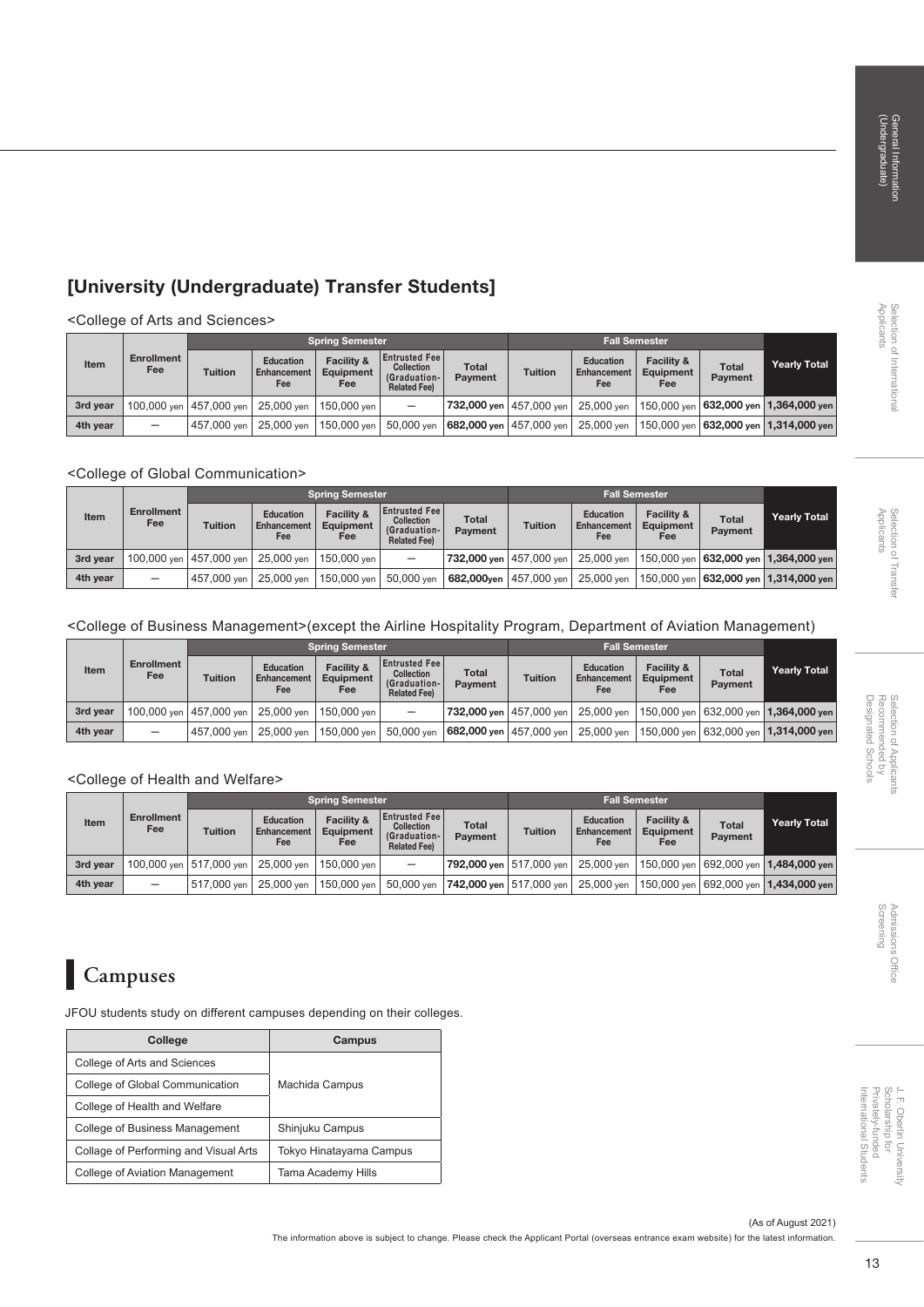**University (Undergraduate)**

[Inclusive of scholarship student selection]

### **1 Colleges Open for Application and Number of Students to Be Admitted**

| <b>College</b>                                                       | <b>Number of Students to Be</b><br><b>Admitted</b> | <b>Remarks</b>                                         |  |  |
|----------------------------------------------------------------------|----------------------------------------------------|--------------------------------------------------------|--|--|
| College of Arts and Sciences                                         | Not more than 50 students                          | The number of students shown on                        |  |  |
| College of Global Communication                                      | Not more than 31 students                          | the left will be recruited through the                 |  |  |
| College of Business Management                                       | Not more than 49 students                          | selecion for both applicants who                       |  |  |
| College of Health and Welfare (Excluding Childcare Services Program) | Not more than 10 students                          | reside in Japan and those who reside<br>outside Japan. |  |  |
| College of Performing and Visual Arts                                | Not more than 10 students                          |                                                        |  |  |

\* College of Aviation Management is not open for application.

### 2 Application Requirements

Applicants must meet the application requirements shown on page 04 and have any of the following language qualifications.

Applicants in mainland China must be able to submit a verification report issued by China Higher Education Student Information and Career Center, the qualification verification institution authorized by China's Ministry of Education.

For details, see Section 6-11 on page 15.

Applicants who are expected to graduate at the time of application and thus are unable to submit a verification report must submit it before enrollment.

\*If you have any questions, please contact the Office of Admission and Enrollment.

| Selection of<br>International<br><b>Applicants</b>                                                                                     | • Those who have taken the Japanese Language Proficiency Test (JLPT) N1 with a<br>total score of 54 or higher<br>. Those who have passed the Japanese Language Proficiency Test (JLPT) N2<br>. Those who have obtained 200 points or more in the Japanese as a Foreign<br>Language test (excluding writing) of the Examination for Japanese University<br>Admission for International Students (EJU)<br>• Applicants who do not have the language qualifications above may also apply by<br>taking the J-CAT test and achieving a score of 250 or higher. If you wish to apply<br>using the J-CAT score, please refer to page 09 to follow necessary procedures in<br>advance.<br>Applicants for the College of Global Communication may also apply with the English<br>qualifications below. In that case, they do not necessarily need the aforementioned<br>Japanese language qualifications.*<br>●TOEFL iBT® score of 61 or higher, TOEIC® L&R score of 600 or higher, IELTS™<br>level of 5.5 or higher<br>●HKDSE English Language Subject Level 3 or higher    |
|----------------------------------------------------------------------------------------------------------------------------------------|---------------------------------------------------------------------------------------------------------------------------------------------------------------------------------------------------------------------------------------------------------------------------------------------------------------------------------------------------------------------------------------------------------------------------------------------------------------------------------------------------------------------------------------------------------------------------------------------------------------------------------------------------------------------------------------------------------------------------------------------------------------------------------------------------------------------------------------------------------------------------------------------------------------------------------------------------------------------------------------------------------------------------------------------------------------------|
| Selection of<br>International<br><b>Applicants</b><br>(Applicants)<br>who prefer the<br>scholarship<br>student<br>selection<br>method) | • Those who have passed the Japanese Language Proficiency Test (JLPT) N1<br>• Those who have passed the Japanese Language Proficiency Test (JLPT) N2 with a<br>total score of 108 or higher<br>. Those who have obtained 220 points or more in the Japanese as a Foreign<br>Language test (excluding writing) of the Examination for Japanese University<br>Admission for International Students (EJU);<br>• Applicants who do not have the language qualifications above may also apply by<br>taking the J-CAT test and achieving a score of 260 or higher. If you wish to apply<br>using the J-CAT score, please refer to page 09 to follow necessary procedures in<br>advance.<br>Applicants for the College of Global Communication may also apply with the English<br>qualifications below. In that case, they do not necessarily need the aforementioned<br>Japanese language qualifications.*<br>●TOEFL iBT® score of 67 or higher, TOEIC® L&R score of 710 or higher, IELTS™<br>level of 6.0 or higher<br>●HKDSE English Language Subject Level 4 or higher |

method are eligible for the Scholarship for Privately-funded International Students. Certain conditions must be met to apply for and obtain the Scholarship. Please make sure to check page 22 for details. Applicants who have passed through the scholarship student selection process are divided into two categories: those who have passed as a scholarship student and those who are not entitled to be a scholarship student.

\* Those who have passed through the scholarship student selection

\* We recommend applicants who apply for the College of Global Communication using English qualifications or scores to learn Japanese after enrollment.

### **3** Selection Method

#### (1) Paper screening

(2) Online interview (approximately 15 minutes)

\* In the case of applicants for the College of Global Communication, it will take 20 minutes.

## 4 Examination Fee (5,000 yen)<br>A handling fee will be charged separately.

Please pay the fee by credit card when applying online.

### **5** Application Deadline, Exam Date, etc.

Please refer to the "Examination Schedule and Available Selection Methods" section on page 06-07.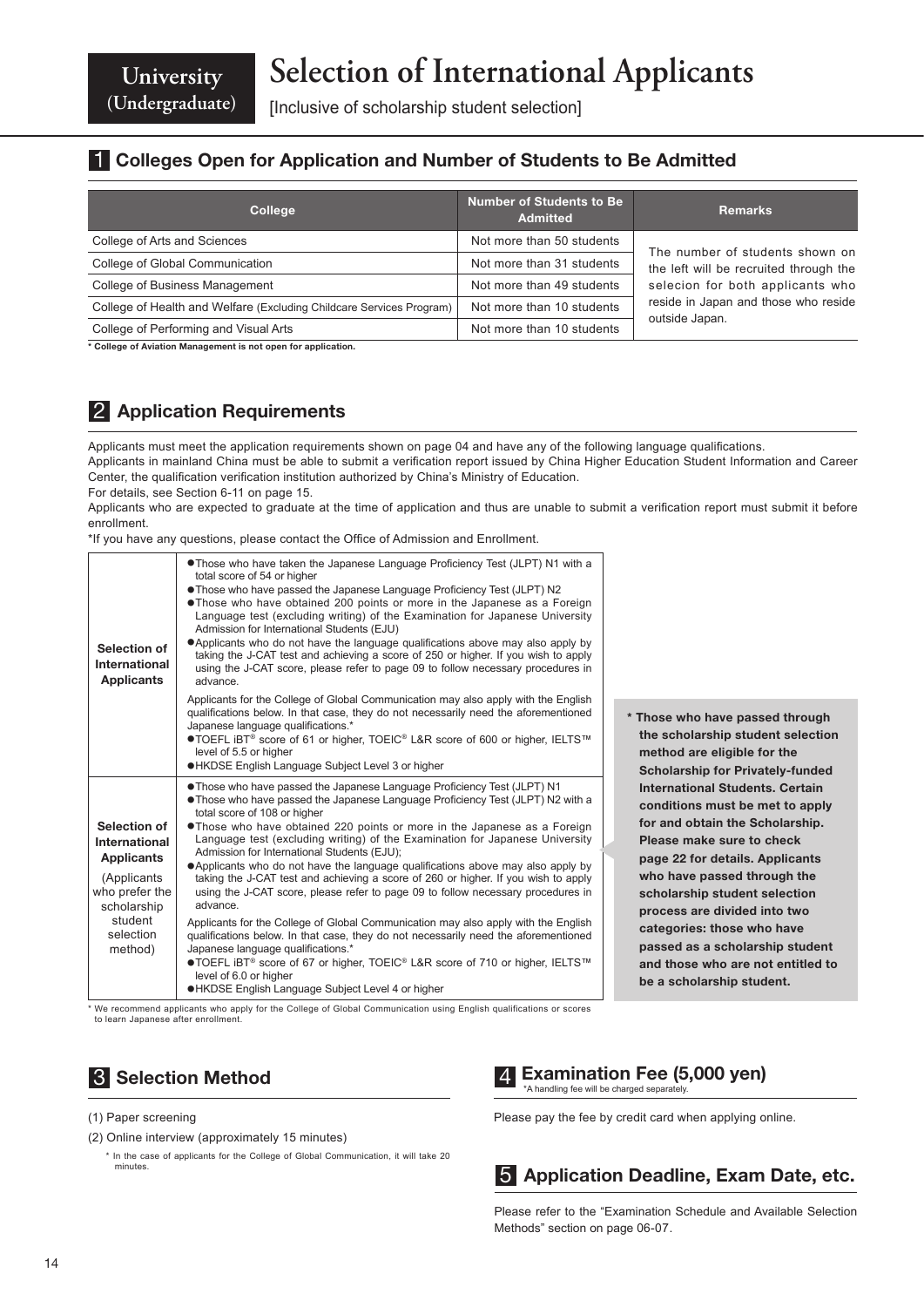### Screening Admissions Office SUOISSIUD ;Office

#### J. F. Oberlin University<br>Scholarship for<br>Privately-funded International Student Privately-funded Scholarship for J. F. Oberlin University International Students

### 6 Application Documents

Please mail or courier the documents listed under items 1 through 10 below to the Office of Admission and Enrollment, JFOU, before the application deadline.

| Type |                                                                                                                                                                                                                                                                       | <b>Summary</b>                                                                                                                                                                                                                                                                                                                                                                                                                                                                                                                                                                                                                                                                                                                                                                                                                                                                                                                                                                                                                                                                                                                                                                                                                                                                                                                                                                                                                                                                                                                                                                                                              |  |  |  |  |
|------|-----------------------------------------------------------------------------------------------------------------------------------------------------------------------------------------------------------------------------------------------------------------------|-----------------------------------------------------------------------------------------------------------------------------------------------------------------------------------------------------------------------------------------------------------------------------------------------------------------------------------------------------------------------------------------------------------------------------------------------------------------------------------------------------------------------------------------------------------------------------------------------------------------------------------------------------------------------------------------------------------------------------------------------------------------------------------------------------------------------------------------------------------------------------------------------------------------------------------------------------------------------------------------------------------------------------------------------------------------------------------------------------------------------------------------------------------------------------------------------------------------------------------------------------------------------------------------------------------------------------------------------------------------------------------------------------------------------------------------------------------------------------------------------------------------------------------------------------------------------------------------------------------------------------|--|--|--|--|
| 1    | Face image data (to be uploaded at<br>the time of online application)                                                                                                                                                                                                 | O Upload a photograph of your face taken at the time of your online application (front view of your face and<br>body above the waist, head uncovered, and with a plain background).<br>● Accepted file formats are JPEG (extensions: .jpg and .jpeg) and PNG (extension: .png).<br><b>This photograph will be used on your student ID card after enrollment. Avoid wearing a school uniform,</b><br>using informal snapshots or low-quality photographs.                                                                                                                                                                                                                                                                                                                                                                                                                                                                                                                                                                                                                                                                                                                                                                                                                                                                                                                                                                                                                                                                                                                                                                    |  |  |  |  |
| 2    | Applicant's resume [Form 01]<br><b>Reason for application [Form 02]</b>                                                                                                                                                                                               | Fill in the Form 02 after understanding JFOU's educational vision, admission policy of the University and<br>the college you want to apply.                                                                                                                                                                                                                                                                                                                                                                                                                                                                                                                                                                                                                                                                                                                                                                                                                                                                                                                                                                                                                                                                                                                                                                                                                                                                                                                                                                                                                                                                                 |  |  |  |  |
| 3    | High school transcript [original]                                                                                                                                                                                                                                     |                                                                                                                                                                                                                                                                                                                                                                                                                                                                                                                                                                                                                                                                                                                                                                                                                                                                                                                                                                                                                                                                                                                                                                                                                                                                                                                                                                                                                                                                                                                                                                                                                             |  |  |  |  |
| 4    | Certificate of graduation (or<br>expected graduation) from high<br>school [original]                                                                                                                                                                                  | Original<br>*Make sure a Japanese (or English) translation is attached.<br>The translation which the applicant made is also acceptable.                                                                                                                                                                                                                                                                                                                                                                                                                                                                                                                                                                                                                                                                                                                                                                                                                                                                                                                                                                                                                                                                                                                                                                                                                                                                                                                                                                                                                                                                                     |  |  |  |  |
| 5    | A copy of the certificate of language<br>(Japanese/English) qualifications<br>associated with the application<br><b>qualifications</b><br>*If you have to no qualifications, you are not<br>required to submit this, but need to take a<br>Japanese proficiency test. | Submit a copy of the certificate of language (Japanese/English) qualifications as specified in the<br>application requirements under 2 on page 14.<br>If you have a score of a Japanese test, etc., please submit a certificate with the score or grade.                                                                                                                                                                                                                                                                                                                                                                                                                                                                                                                                                                                                                                                                                                                                                                                                                                                                                                                                                                                                                                                                                                                                                                                                                                                                                                                                                                    |  |  |  |  |
| 6    | Letter of consent [Form 03]<br>Reason for applying for the<br>scholarship [Form 04]                                                                                                                                                                                   | The Form must be submitted if you wish to apply for the "Scholarship for Privately-funded International<br>Students." (It must be written in Japanese.)<br>*Applicants for the College of Global Communication who are applying with their English qualifications must<br>prepare the Form in English.                                                                                                                                                                                                                                                                                                                                                                                                                                                                                                                                                                                                                                                                                                                                                                                                                                                                                                                                                                                                                                                                                                                                                                                                                                                                                                                      |  |  |  |  |
| 7    | <b>Activity report (College of Performing</b><br>and Visual Arts version) [Form 11]                                                                                                                                                                                   | This is applicable only to those who apply to the College of Performing and Visual Arts.                                                                                                                                                                                                                                                                                                                                                                                                                                                                                                                                                                                                                                                                                                                                                                                                                                                                                                                                                                                                                                                                                                                                                                                                                                                                                                                                                                                                                                                                                                                                    |  |  |  |  |
| 8    | Short essay [Form 12]                                                                                                                                                                                                                                                 | This is applicable only to those who apply to the College of Performing and Visual Arts.                                                                                                                                                                                                                                                                                                                                                                                                                                                                                                                                                                                                                                                                                                                                                                                                                                                                                                                                                                                                                                                                                                                                                                                                                                                                                                                                                                                                                                                                                                                                    |  |  |  |  |
| 9    | Letter of financial support [Form 16]                                                                                                                                                                                                                                 | Fill in necessary information.                                                                                                                                                                                                                                                                                                                                                                                                                                                                                                                                                                                                                                                                                                                                                                                                                                                                                                                                                                                                                                                                                                                                                                                                                                                                                                                                                                                                                                                                                                                                                                                              |  |  |  |  |
| 10   | 郵送ラベル/Certificate of payment                                                                                                                                                                                                                                          | Print out the "郵送ラベル/certificate of payment" issued after the online application registration and the<br>payment of examination fee.                                                                                                                                                                                                                                                                                                                                                                                                                                                                                                                                                                                                                                                                                                                                                                                                                                                                                                                                                                                                                                                                                                                                                                                                                                                                                                                                                                                                                                                                                        |  |  |  |  |
| 11   | * Application for the report of<br>educational background in China<br>(For applicants from mainland China only)                                                                                                                                                       | If you are a graduate of a general high school, visit the website of China Higher Education Student<br>Information and Career Center (CHESICC; http://www.chsi.com.cn), the qualification verification institution<br>authorized by China's Ministry of Education, apply for any of the following verification reports: 1) China<br>High School Academic Proficiency Test (Huikao) Results; 2) China National College Entrance Examination<br>Scores; or 3) Certificate of Graduation from Senior Secondary School, written in Chinese or English, and<br>include a printed version of the verification report in the application documents.<br>Graduates of a high school that cannot issue the verification report are not eligible for application.<br>* The applicants except those who graduated from high school or equivalent in Mainland China are<br>not required to submit this document.<br>* Even though the applicants graduated (or are expected to graduate) from high school or equivalent<br>in Mainland China, the applicants who hold (or are expected to hold) international eligibility for<br>admission to a university, such as an International Baccalaureate, Abitur, Baccalauréat, or GCEA<br>Level are not required to submit this document. The applicants who graduated (or are expected<br>to graduate) from the school which is accredited by an internationally-recognized educational<br>accreditation body or association (WASC, ACSI or CIS) are not required to submit this document as well.<br>* It takes some time to issue the verification reports. Apply them with time to spare. |  |  |  |  |
| 12   | <b>Application for University</b><br>Representation during Certificate of<br><b>Eligibility Acquisition Process [Form 17]</b>                                                                                                                                         | Foreign-registered applicants without resident status in Japan must submit this document.                                                                                                                                                                                                                                                                                                                                                                                                                                                                                                                                                                                                                                                                                                                                                                                                                                                                                                                                                                                                                                                                                                                                                                                                                                                                                                                                                                                                                                                                                                                                   |  |  |  |  |

<Attention> ● If an applicant is found to have made a false statement in, or engaged in a fraudulent act associated with, his/her application documents for whatever reason, such applicant will be barred from taking the exam and made subject to the revocation of his/her pass status and/or admission, even if such finding is made after his/her enrollment.<br>● In principle, application documents cannot be returned once they have be

#### Languages to Be Used in Application Documents/Interviews

Applicants must use Japanese or English in their application documents and interviews. Please make sure to check page 08, "Pass Status," as the results of the student selection process differ depending on the language used.

#### **9 Announcement of Exam Results and** Enrollment Procedures

You can check the pass/fail status on My Page for Admission from 10:00 (Japan time) of the results announcement day. Successful applicants will be able to access the academic fee remittance advice on My Page for Admission from 13:00. Please pay the amount specified by the due date. If the specified amount is not paid by the due date, it will be regarded that the applicant does not intend to enroll. We will not accept any payment after the deadline for any reason.

Note 1: Please be aware in advance that any fees imposed on the remittance transfer must paid by the applicant.

Note 2: The Certificate of Enrollment will be sent immediately after the remittance amount is confirmed and the Certificate of Eligibility is applied for by JFOU on the applicant's behalf and issued by the Immigration Bureau.

8 How to Apply

- 1. Online application
- 2. Submission of documents

#### [Address to submit application documents] The application documents should also be scanned and sent by e-mail at global\_ad@obirin.ac.jp.

Office of Admission and Enrollment, J. F. Oberlin University 3758 Tokiwa-machi, Machida-shi, Tokyo 194-0294 Phone: +81 (0) 42-797-1542 Email: global\_ad@obirin.ac.jp

For details, please refer to page 10, "Procedures from Application to Enrollment."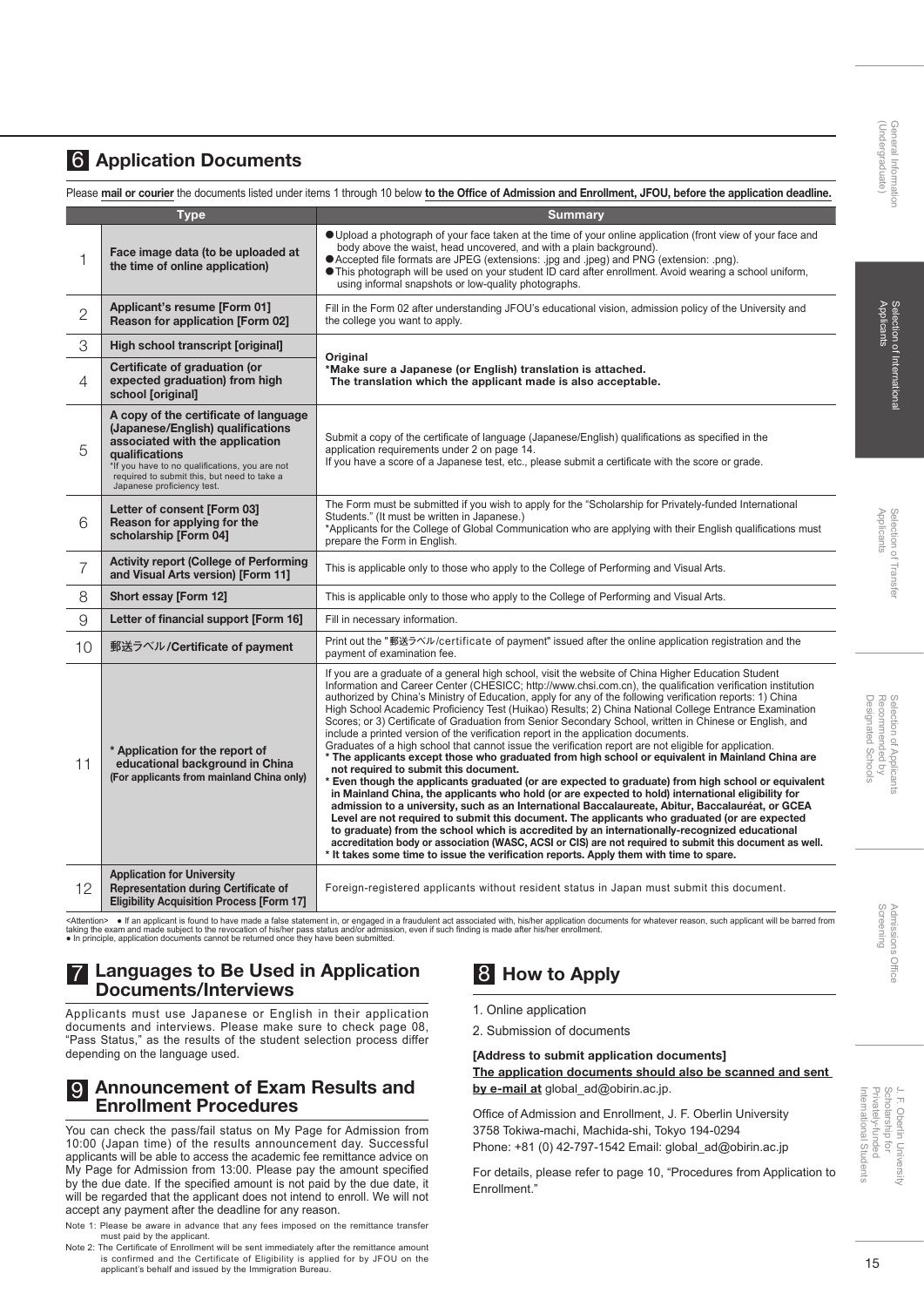### **1** Colleges Open for Application and Number of Students to Be Admitted

#### 1. Selection of Transfer Students

| College                                                                                                                                                                                                                                                                                                                                                           | <b>Number of Students to Be Admitted</b> |  |  |  |  |
|-------------------------------------------------------------------------------------------------------------------------------------------------------------------------------------------------------------------------------------------------------------------------------------------------------------------------------------------------------------------|------------------------------------------|--|--|--|--|
| College of Arts and Sciences                                                                                                                                                                                                                                                                                                                                      |                                          |  |  |  |  |
| College of Global Communication                                                                                                                                                                                                                                                                                                                                   |                                          |  |  |  |  |
| College of Business Management, Department of Business Management<br>(Excluding Department of Aviation Management)                                                                                                                                                                                                                                                | A few students                           |  |  |  |  |
| College of Health and Welfare (Excluding Childcare Services Program)                                                                                                                                                                                                                                                                                              |                                          |  |  |  |  |
| * College of Performing and Visual Arts and College of Aviation Mangement are not open for application.<br>* Change in College/Department/Program will not be permitted after application. In addition, enrollment for longer than the standard study period (two years) may<br>be necessary for some cases.<br>2. Selection of Transfer Students (Double Degree) |                                          |  |  |  |  |
| College/Department/Program or Major                                                                                                                                                                                                                                                                                                                               | <b>Number of Students to Be Admitted</b> |  |  |  |  |
| College of Arts and Sciences                                                                                                                                                                                                                                                                                                                                      |                                          |  |  |  |  |
| College of Global Communication                                                                                                                                                                                                                                                                                                                                   |                                          |  |  |  |  |
| College of Business Management, Department of Business Management<br>(Excluding Department of Aviation Management)                                                                                                                                                                                                                                                | A few students                           |  |  |  |  |
| College of Health and Welfare*<br>(Excluding Health Sciences Program and Childcare Services Program)                                                                                                                                                                                                                                                              |                                          |  |  |  |  |

College of Performing and Visual Arts\*

\* College of Health and Welfare and Performing and Visual Arts are not open for application for September enrollment.

\* College of Aviation Mangement is not open for application.

### 2 Application Requirements

#### 1. Selection of Transfer Students

Applicants must meet the transfer requirements shown on page 05.

Applicants in mainland China must be able to submit a verification report issued by China Higher Education Student Information and Career Center, the qualification verification institution authorized by China's Ministry of Education. For details, see Section 6-10 on page 17.

Applicants who are expected to graduate at the time of application and thus are unable to submit a verification report must submit it before enrollment.

#### \*If you have any questions, please contact the Office of Admission and Enrollment. ●College of Arts and Sciences/College of Business Management/ College of Health and Welfare

- Those who have any of the following language qualifications.
- (1) Those who have achieved a total score of 90 or higher in the Japanese Language Proficiency Test (JLPT) N1;
- (2) Those who have achieved a score of 250 or higher in the Japanese as a Foreign Language test(excluding writing) of the Examination for Japanese University Admission for International Students (EJU)
- (3) Applicants who do not have the language qualifications above may also apply by taking the J-CAT test and achieving a score of 275 or higher. If you wish to apply using the J-CAT score, please refer to page 09 to follow necessary procedures in advance.

#### ●College of Global Communication

Applicants must meet both (1) and (2) below.

- (1) Those who have a foreign nationality (excluding those staying in Japan with the "permanent" or "long-term" status of residence); and
- (2) Those who have graduated from a university or have been (or expected to have been) enrolled for more than 2 years and have below-mentioned language qualifications, scores, etc. as specified by each major:
	- English Major: TOEFL iBT® score of 65, TOEIC® L&R score of 650,

IELTSTM level of 5.5

- HKDSE English Language Subject Level 4 or higher
- (For TOEFL® and TOEIC®, we accept official scores only. ITP and IP scores are not acceptable.)
- \* TOEFL iBT Special Home Edition is also acceptable.

Chinese Major: HSK Grade 5

Japanese Major:

Those who have any of the following language qualifications.

- (1) Those who have achieved a total score of 90 or higher in the Japanese Language Proficiency Test (JLPT) N1;
- (2) Those who have achieved a score of 250 or higher in the Japanese as a Foreign Language test(excluding writing) of the Examination for Japanese University Admission for International Students (EJU);
- (3) Applicants who do not have the language qualifications above may also apply by taking the J-CAT test and achieving a score of 275 or higher. If you wish to apply using the J-CAT score, please refer to page 09 to follow necessary procedures in advance.

#### 2. Selection of Transfer Students (Double Degree)

Applicants must meet the transfer requirements shown on page 05.

- College of Arts and Sciences/College of Business Management/ College of Health and Welfare/College of Performing and Visual Arts Applicants must meet both (1) and (2) below.
- (1) Those who have completed the second year of a bachelor's program at an affiliated university with excellent results, and are determined to continue studying in JFOU's double-degree programs to which they are transferred.
- (2) Those who have obtained the N2 level of the Japanese Language Proficiency Test, 600 points or higher at the Test of Practical Japanese (J. TEST), or have passed the 4th level at the Japanese-majored University Students' Test.
- (3)Applicants who do not have the language qualifications above may also apply by taking the J-CAT test and achieving a score of 275 or higher. If you wish to apply using the J-CAT score, please refer to page 09 to follow necessary procedures in advance.

#### ● College of Global Communication

Applicants must meet both (1) and (2) below.

- (1) Those who have completed the second year of a bachelor's program at an affiliated university with excellent results, and are determined to continue studying in JFOU's double-degree programs to which they are transferred; and
- (2) Those who have obtained before application below-mentioned qualifications, scores, etc. as specified by each major.<br>English Major: TOEFL iBT® score of 61 points, TOEIC®
	- - L&R score of 600 points,
		- IELTSTM level of 5.5
		- (For TOEFL® and TOEIC®, we accept official

scores only. ITP and IP scores are not acceptable.) \* TOEFL iBT Special Home Edition is also acceptable.

Chinese Major: HSK Grade 4

#### Japanese Major:

- Those who have any of the following language qualifications.
- (1) Those who have achieved a total score of 90 or higher in the Japanese Language Proficiency Test (JLPT) N1;
- (2) Those who have achieved a score of 250 or higher in the Japanese as a Foreign Language test(excluding writing) of the Examination for Japanese University Admission for International Students (EJU);
- (3) Applicants who do not have the language qualifications above may also apply by taking the J-CAT test and achieving a score of 275 or higher. If you wish to apply using the J-CAT score, please refer to page 09 to follow necessary procedures in advance.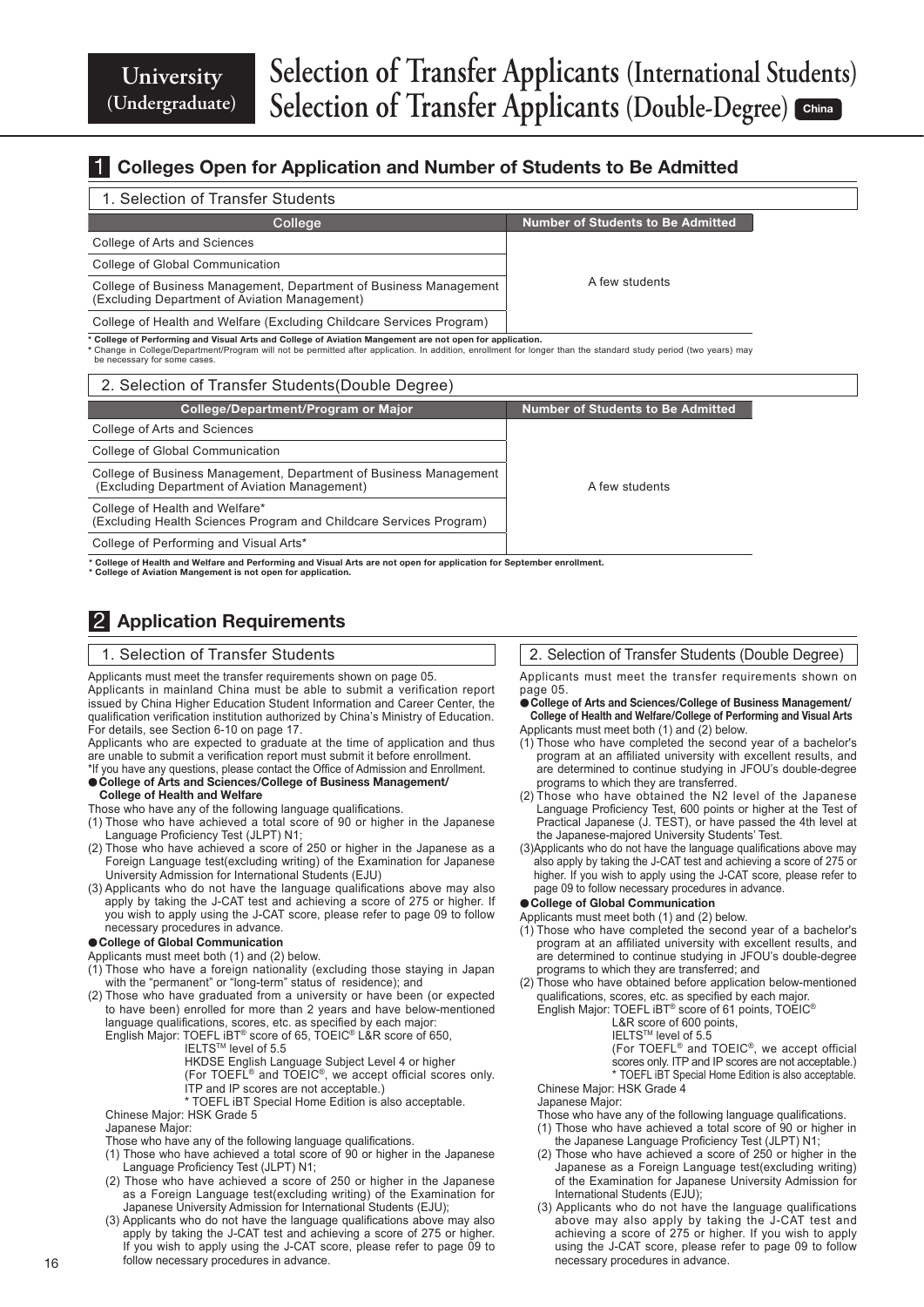●Northeast Normal University ●Tianjin Foreign Studies University ●Qingdao Technological University

#### ●Dalian Neusoft University of Information ●Zhejiang Gongshang University

# General Information<br>(Undergraduate) (Ondergraduate)

General Information

### Screening Admissions Office **Office**

International Student Privately-funded Privately-funded J. F. Oberlin Universit<br>Scholarship for Scholarship for J. F. Oberlin University International Students

### 3 Selection Method

#### (1) Essay test \*1, 2 (to be submitted in advance)

- (2) Online interview\*3 (including the reason for application and the contents of the essay submitted in advance): approximately 20 minutes
- \*1 In addition to the above pre-submitted essay test, applicants for the College of Performing and Visual Arts must submit an essay [Form 12] as an application document within the application period. \*2 The essay must be submitted in advance for the online interview. Please refer to "How to submit the essay test in advance" below.

\*3 In the College of Global Communication, you will be required to write an essay and have an interview in the language of your choice in order to confirm whether or not you have the language skills to take courses offered in the major language of study. The interview is 25 minutes long.

#### ■How to submit the essay test in advance

After you register, you will receive an e-mail notifying that the application is completed. In the email, you will also receive a password to open the essay test and answer sheet posted on the university's website. Please mail the original answer sheets to the address written in "8 Application Procedures". In addition, please send a scanned copy of the completed answer sheet (photos are also acceptable) to the Admissions Office of J. F. Oberlin University by e-mail within the submission period below.

November 2021 Entrance Examination: After application registration - October 19 (Tuesday)

June 2022 Entrance Examination: After application registration - May 16 (Mon.)

#### Examination Student Website URL:

https://admissions.obirin.ac.jp/entrance\_exam\_guide/application/non-traditional\_students/

#### E-mail address for submission: obirin@obirin-application.jp

\*The title of the e-mail should be "J. F. Oberlin University Essay Submission (Reference Number: Name)".

Example: "J. F. Oberlin University Essay Submission (H600000 Obirin Hanako)

### 4. Examination Fee (5,000 yen)<br>A handling fee will be charged separately.

Please pay the fee by credit card when applying online.

### 5 Application Deadline, Exam Date, etc.

Please refer to the "Examination Schedule and Available Selection Methods" section on page 06-07.

### 6 Application Documents

|                |                                                                                                                                      | Please mail or courier the documents listed under items 1 through 9 below to the Office of Admission and Enrollment, JFOU, before the application deadline.                                                                                                                                                                                                                                                                                                                                                                                                                                                                                                                                                                                                                                                                           |
|----------------|--------------------------------------------------------------------------------------------------------------------------------------|---------------------------------------------------------------------------------------------------------------------------------------------------------------------------------------------------------------------------------------------------------------------------------------------------------------------------------------------------------------------------------------------------------------------------------------------------------------------------------------------------------------------------------------------------------------------------------------------------------------------------------------------------------------------------------------------------------------------------------------------------------------------------------------------------------------------------------------|
|                | <b>Type</b>                                                                                                                          | <b>Summary</b>                                                                                                                                                                                                                                                                                                                                                                                                                                                                                                                                                                                                                                                                                                                                                                                                                        |
| 1              | Face image data (to be uploaded at<br>the time of online application)                                                                | ● Upload a photograph of your face taken at the time of your online application (front view of your face and<br>body above the waist, head uncovered, and with a plain background).<br>● Accepted file formats are JPEG (extensions: .jpg and .jpeg) and PNG (extension: .png).<br>● This photograph will be used on your student ID card after enrollment. Avoid wearing a school uniform,<br>using informal snapshots or low-quality photographs.                                                                                                                                                                                                                                                                                                                                                                                   |
| $\overline{2}$ | Applicant's resume [Form 05]<br><b>Research Objectives Report [Form 06]</b>                                                          | • Fill in the Form 02 after understanding JFOU's educational vision, admission policy of the University and<br>the college you want to apply.<br>• Describe the "reasons why you apply for JFOU," "themes and areas you have mainly researched or<br>learned in your previous school days," and "subjects you wish to research in a seminar, etc. when you are<br>transferred to your desired college" in about 1,500 characters.<br>• Applicants for the College of Global Communication must use the language in which they wish to major.<br>The length of the essay should be about 750 words in the case of English and about 1,200 characters in<br>the case of Chinese.                                                                                                                                                        |
| 3              | <b>Student registration certificate</b><br>from the relevant university                                                              | Original<br>*Make sure a Japanese (or English) translation is attached.                                                                                                                                                                                                                                                                                                                                                                                                                                                                                                                                                                                                                                                                                                                                                               |
| 4              | <b>Academic transcript from</b><br>the relevant university                                                                           | The translation which the applicant made is also acceptable.                                                                                                                                                                                                                                                                                                                                                                                                                                                                                                                                                                                                                                                                                                                                                                          |
| 5              | A copy of the certificate of<br>language (Japanese/English)<br>qualifications associated with the<br>application qualifications      | Submit a copy of the certificate of language (Japanese/English) qualifications as specified in the<br>application requirements under 2 on page 16.<br>If you have a score of a Japanese test, etc., please submit a certificate with the score or grade.                                                                                                                                                                                                                                                                                                                                                                                                                                                                                                                                                                              |
| 6              | <b>Activity report (College of Performing</b><br>and Visual Arts version) [Form 11]                                                  | This is applicable only to those who apply to the College of Performing and Visual Arts.                                                                                                                                                                                                                                                                                                                                                                                                                                                                                                                                                                                                                                                                                                                                              |
| $\overline{7}$ | Short essay [Form 12]                                                                                                                | This is applicable only to those who apply to the College of Performing and Visual Arts.                                                                                                                                                                                                                                                                                                                                                                                                                                                                                                                                                                                                                                                                                                                                              |
| 8              | Letter of financial support [Form 16]                                                                                                | Fill in necessary information.                                                                                                                                                                                                                                                                                                                                                                                                                                                                                                                                                                                                                                                                                                                                                                                                        |
| 9              | 郵送ラベル/Certificate of payment                                                                                                         | Print out the "郵送ラベル/certificate of payment" issued after the online application registration and the<br>payment of examination fee.                                                                                                                                                                                                                                                                                                                                                                                                                                                                                                                                                                                                                                                                                                  |
| 10             | * Application for the report of<br>educational background in China<br>(For applicants from mainland China only)                      | If you are a graduate of a university or short-term college in China, visit the website of China Higher<br>Education Student Information and Career Center (CHESICC; http://www.chsi.com.cn), the qualification<br>verification institution authorized by China's Ministry of Education, apply for the verification report "Academic<br>Qualification Report," written in Chinese or English, and include a printed version of the verification report in<br>the application documents.<br>Graduates of a university or short-term college that cannot issue the verification report are not eligible for<br>application.<br>* These procedures are not necessary for applicants other than those in mainland China.<br>* The issuance of a verification report will take time after application. Be sure to apply in plenty of time. |
| 11             | <b>Application for University</b><br><b>Representation during Certificate of</b><br><b>Eligibility Acquisition Process [Form 17]</b> | Foreign-registered applicants without resident status in Japan must submit this document.                                                                                                                                                                                                                                                                                                                                                                                                                                                                                                                                                                                                                                                                                                                                             |

<Attention> ● If an applicant is found to have made a false statement in, or engaged in a fraudulent act associated with, his/her application documents for whatever reason, such applicant will be barred from<br>taking the ex

• In principle, application documents cannot be returned once they have been submitted.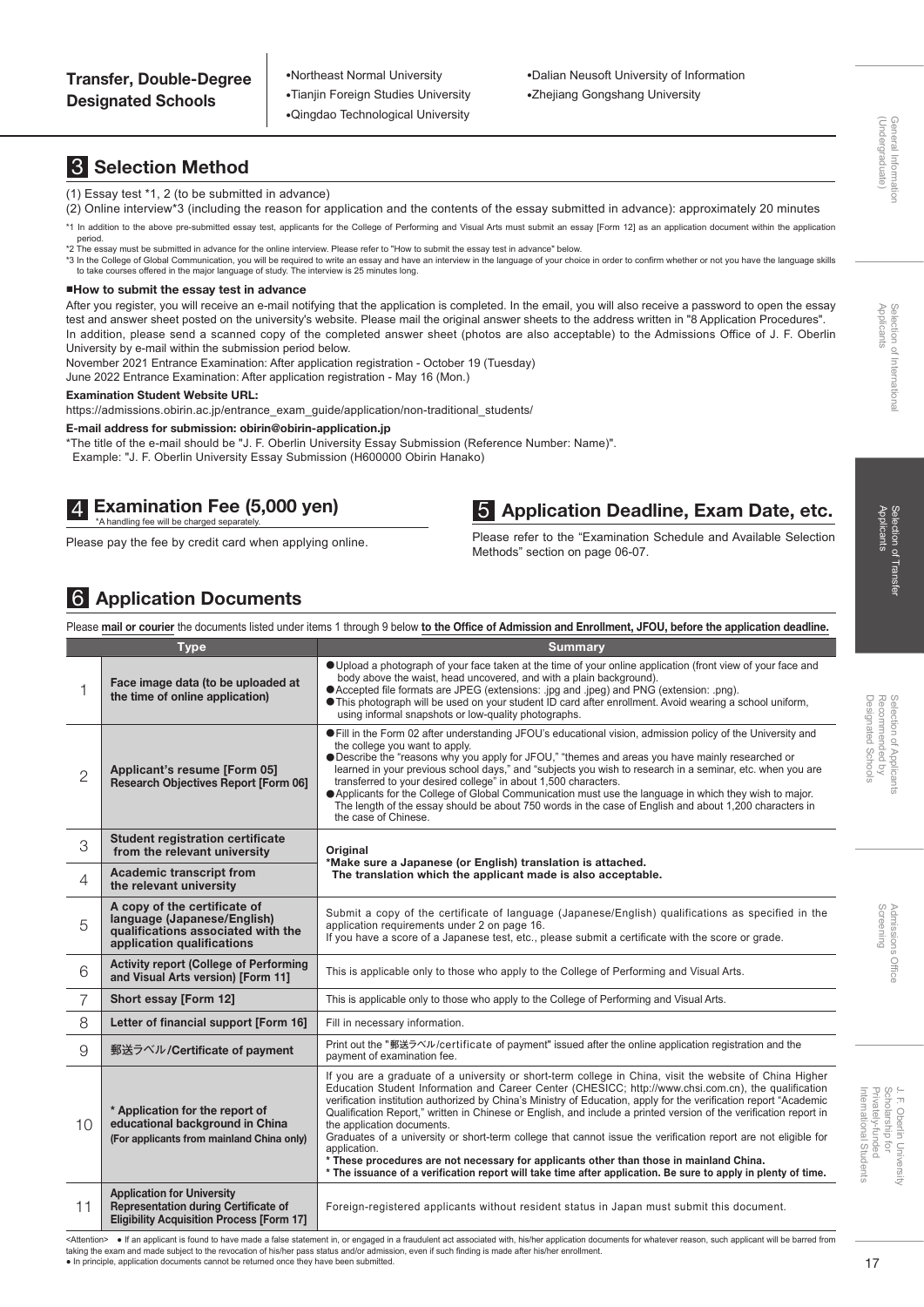### 7 Languages to Be Used in Application Documents/Interviews

Applicants must use Japanese or English in their application documents and interviews. Please make sure to check page 08, "Pass Status," as the results of the student selection process differ depending on the language used.

### 8 How to Apply

- 1. Online application
- 2. Submission of documents

[Address to submit application documents] The application documents should also be scanned and sent by e-mail at global\_ad@obirin.ac.jp.

Office of Admission and Enrollment, J. F. Oberlin University 3758 Tokiwa-machi, Machida-shi, Tokyo 194-0294 Phone: +81 (0) 42-797-1542 Email: global\_ad@obirin.ac.jp

For details, please refer to page 10, "Procedures from Application to Enrollment."

#### 9 Announcement of Exam Results and Enrollment Procedures

You can check the pass/fail status on My Page for Admission from 10:00 (Japan time) of the results announcement day. Successful applicants will be able to access the academic fee remittance advice on My Page for Admission from 13:00. Please pay the amount specified by the due date. If the specified amount is not paid by the due date, it will be regarded that the applicant does not intend to enroll. We will not accept any payment after the deadline for any reason.

Note 1: Please be aware in advance that any fees imposed on the remittance transfer must paid by the applicant.

Note 2: The Certificate of Enrollment will be sent immediately after the remittance amount is confirmed and the Certificate of Eligibility is applied for by JFOU on the applicant's behalf and<br>issued by the Immigration Bure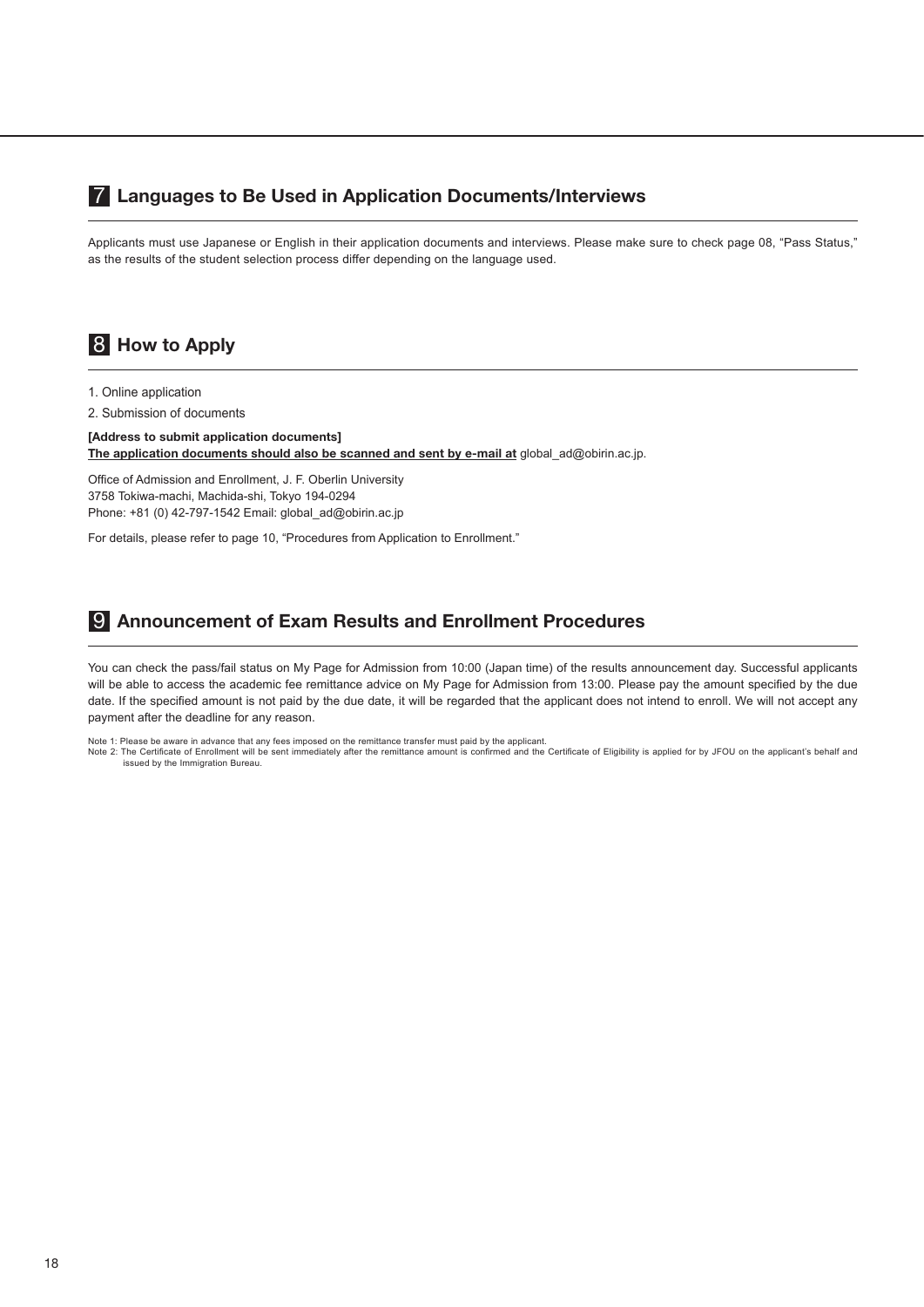General Information<br>(Undergraduate) (Ondergraduate) General Information

# Selection of International<br>Applicants Selection of International

Selection of Transfer<br>Applicants Selection of Transfer

Selection of Applicants<br>Recommended by<br>Designated Schools Selection of Applicants Designated Schools Recommended by

> Admissions Office<br>Screening Admissions Office

J. F. Oberlin University<br>Scholarship for<br>Privately-funded Privately-funded Scholarship for J. F. Oberlin University

# MEMO

| Applicants                                 |
|--------------------------------------------|
|                                            |
|                                            |
|                                            |
| suueoudd <sub>r</sub>                      |
|                                            |
|                                            |
|                                            |
| Recommended by<br>Designated Schools       |
|                                            |
|                                            |
|                                            |
| Screening                                  |
|                                            |
|                                            |
|                                            |
| Privately-funded<br>International Students |
|                                            |
|                                            |
| 19                                         |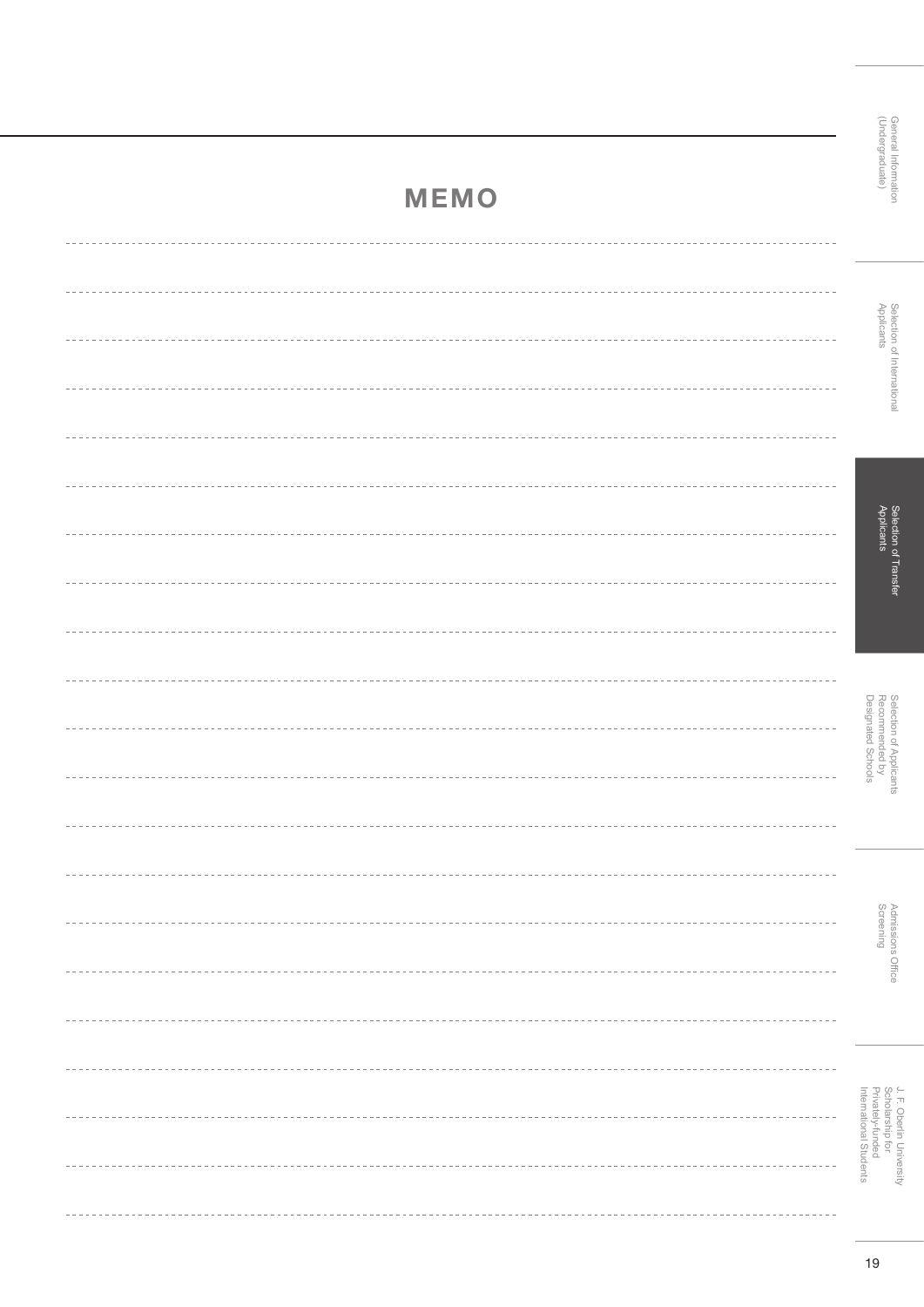**University (Undergraduate)**

## **Selection of Applicants Recommended by Designated Schools**

[Inclusive of scholarship student selection]

China Korea HKSAR

### **■ Matters concerning Type I Designation/Type II Designation Application**

\*Applicants are expected to enroll in JFOU once they passed the exam.

### **1 Colleges Open to Application**

| College/Department/Program or Major                                |                                 |  |  |  |  |
|--------------------------------------------------------------------|---------------------------------|--|--|--|--|
| College of Arts and Sciences                                       |                                 |  |  |  |  |
| College of Global Communication                                    |                                 |  |  |  |  |
| College of Business Management                                     |                                 |  |  |  |  |
| College of Health and Welfare                                      | Social Welfare Program          |  |  |  |  |
| (Excluding Health Sciences Program and Childcare Services Program) | Psychiatric Social Work Program |  |  |  |  |
| College of Performing and Visual Arts                              | Music Program                   |  |  |  |  |
| (Excluding Theater and Dance Program)                              | Visual Arts Program             |  |  |  |  |

\* College of Aviation Management is not open for application.

#### **2** Application Requirements

Applicants must meet the application requirements shown on page 04 and all of the requirements from (1) to (6) below as determined for each type of designation (Type I or II Designation).

(1) Those who can obtain recommendation from the school principal;

- (2) Those who are eligible to graduate from a designated high school in June 2022 (China) or February 2022 (South Korea) or July 2022 (Hong Kong) (limited to currently-enrolled students);
- (3) Those who achieved, at a designated high school, an all-subject average of 75 points or higher out of a perfect score of 100;
- (4) Those who have a foreign nationality (excluding those staying in Japan with the *permanent* or *long-term* status of residence);
- (5) (Applicants from designated school in Hong Kong only) Those who have a minimum of 18 points for Type 1 and 14 points for Type 2 at the Hong Kong Examinations and Assessment Authority;
- (6) Those who have any one of the following language qualifications, etc.

| Type I<br><b>Designation</b><br>(Scholarship)<br>recipient<br>selection) | . Those who have passed the Japanese Language Proficiency Test (JLPT) N1<br>. Those who have passed the Japanese Language Proficiency Test (JLPT) N2 with a total<br>score of 108 or higher<br>• Those who have obtained 220 points or more in the Japanese as a Foreign Language test<br>(excluding writing) of the Examination for Japanese University Admission for International<br>Students (EJU)<br>• Applicants who do not have the language qualifications above may also apply by taking the<br>J-CAT test and achieving a score of 260 or higher. If you wish to apply using the J-CAT score,<br>please refer to page 09 to follow necessary procedures in advance.<br>Applicants for the College of Global Communication may also apply with the English<br>qualifications below. In that case, they do not necessarily need the aforementioned Japanese<br>language qualifications.*<br>● TOEFL iBT <sup>®</sup> score of 67 or higher, TOEIC <sup>®</sup> L&R score of 710 or higher, IELTS™ level of 6.0<br>or higher<br>* TOEFL iBt Special Home Edition is also acceptable for 2021 student selection only.<br>● HKDSE English Language Subject Level 4 or higher         | $*$ In |
|--------------------------------------------------------------------------|-------------------------------------------------------------------------------------------------------------------------------------------------------------------------------------------------------------------------------------------------------------------------------------------------------------------------------------------------------------------------------------------------------------------------------------------------------------------------------------------------------------------------------------------------------------------------------------------------------------------------------------------------------------------------------------------------------------------------------------------------------------------------------------------------------------------------------------------------------------------------------------------------------------------------------------------------------------------------------------------------------------------------------------------------------------------------------------------------------------------------------------------------------------------------------------------|--------|
| <b>Type II</b><br><b>Designation</b>                                     | • Those who have taken the Japanese Language Proficiency Test (JLPT) N1 with a total score<br>of 54 or higher<br>• Those who have passed the Japanese Language Proficiency Test (JLPT) N2<br>. Those who obtained 200 points or more in the Japanese as a Foreign Language test<br>(excluding writing) of the Examination for Japanese University Admission for International<br>Students (EJU)<br>• Applicants who do not have the language qualifications above may also apply by taking the<br>J-CAT test and achieving a score of 250 or higher. If you wish to apply using the J-CAT score,<br>please refer to page 09 to follow necessary procedures in advance.<br>Applicants for the College of Global Communication may also apply with the English<br>qualifications below. In that case, they do not necessarily need the aforementioned Japanese<br>language qualifications.*<br>$\bullet$ TOEFL iBT <sup>®</sup> score of 61 or higher, TOEIC <sup>®</sup> L&R score of 600 or higher, IELTS™ level of 5.5<br>or higher<br>* TOEFL IBt Special Home Edition is also acceptable for 2021 student selection only.<br><b>. HKDSE English Language Subject Level 3 or higher</b> |        |

accordance with an greement with designated chools, successful pplicants who are elected through the Type I esignation method will be ligible for the Scholarship or Privately-funded **International Students.** ertain requirements must be met to apply for and eceive the Scholarship. **lease make sure to check** age 24 for details.

\* We recommend applicants who apply for the College of Global Communication using English qualifications or scores to learn Japanese after enrollment.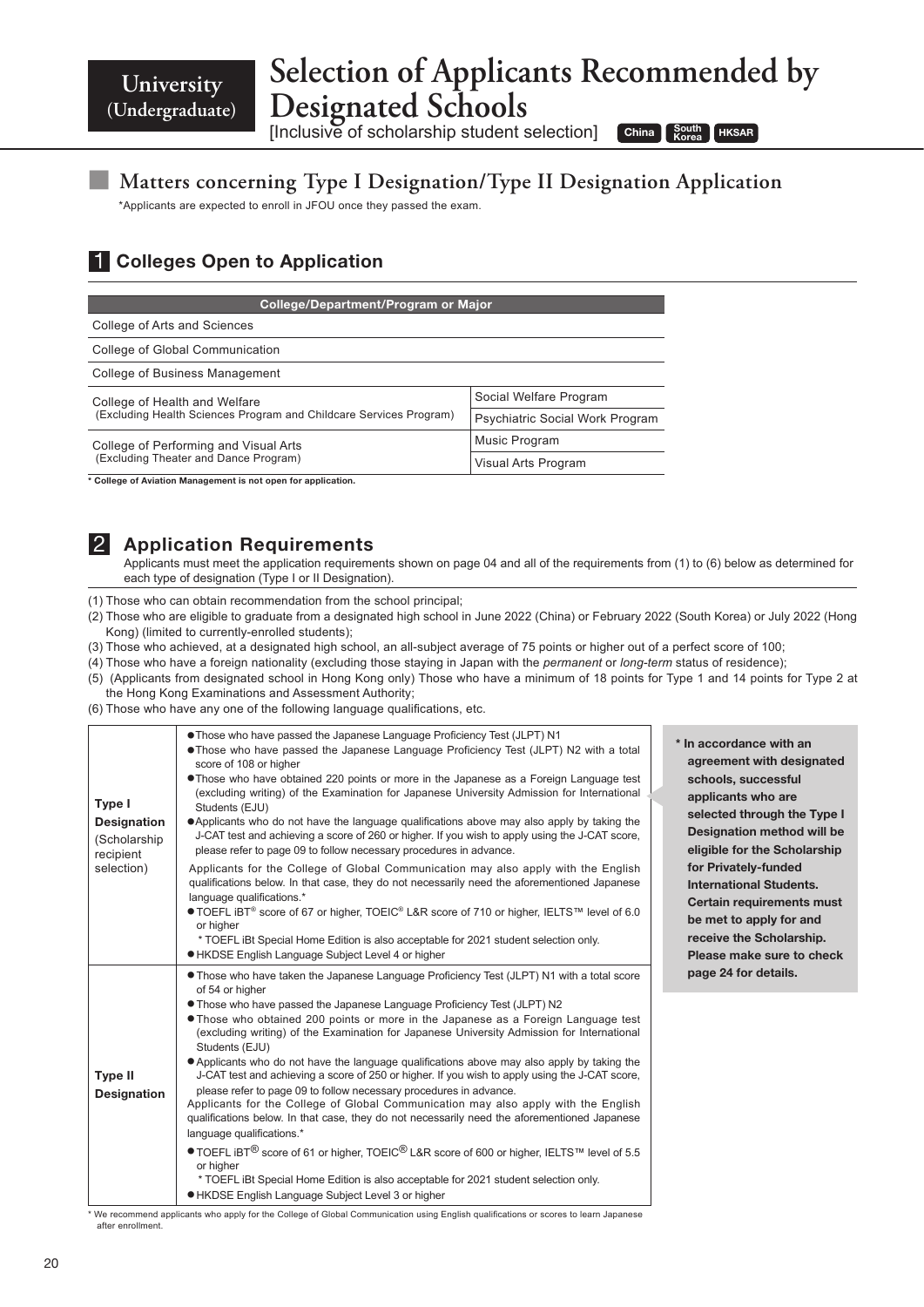| ٦a | ● Shanghai Ganguan Foreign Language Middle School |  |
|----|---------------------------------------------------|--|
|    | ● Shanghai Foreign Language School                |  |
|    | ● Changchun Foreign Languages School              |  |
|    | ● Taiyuan Foreign Language School                 |  |
|    | ● Changsha Foreign Language School                |  |
|    |                                                   |  |

- South SHIN IL High School **Access of South Access** KKSAR
- 3 Selection Method
- (1) Paper screening
- (2) Online interview (approximately 15 minutes)

Chi

In the case of applicants for the College of Global Communication, it will take 20 minutes.

### 6 Application Documents

●Tianjin Foreign Studies University Affiliated Foreign Language School ● Shijiazhuang Foreign Language School ●Tieling Korean Ethnic Minority Senior High School ●Chengdu Foreign Languages school

**HKSAR OELCHK Yuen Long Lutheran Secondary School** 

# 4 Examination Fee (5,000 yen)<br>A handling fee will be charged separately.

Please pay the fee by credit card when applying online.

### 5 Application Deadline, Exam Date, etc.

Please refer to the "Examination Schedule and Available Selection Methods" section on page 06 and 07.

Applicants

(Andergraduate) General Information

(Undergraduate General Informatio

Selection of International

Selection of Internationa

Screening Admissions Office **Office** 

Privately-funded Privately-funded J. F. Oberlin University<br>Scholarship for Scholarship for J. F. Oberlin University International Student International Students

|                | <b>Type</b>                                                                                                                          | <b>Summary</b>                                                                                                                                                                                                                                                                                                                                                                                                                                           |
|----------------|--------------------------------------------------------------------------------------------------------------------------------------|----------------------------------------------------------------------------------------------------------------------------------------------------------------------------------------------------------------------------------------------------------------------------------------------------------------------------------------------------------------------------------------------------------------------------------------------------------|
|                | Face image data (to be uploaded at<br>the time of online application)                                                                | O Upload a photograph of your face taken at the time of your online application (front view of your face and<br>body above the waist, head uncovered, and with a plain background).<br>● Accepted file formats are JPEG (extensions: .jpg and .jpeg) and PNG (extension: .png).<br><b>This photograph will be used on your student ID card after enrollment. Avoid wearing a school uniform,</b><br>using informal snapshots or low-quality photographs. |
| $\overline{2}$ | Applicant's resume [Form 01]<br><b>Reason for application [Form 02]</b>                                                              | Fill in the Form 02 after understanding JFOU's educational vision, admission policy of the University and the<br>college you want to apply.                                                                                                                                                                                                                                                                                                              |
| 3              | <b>High school transcript</b>                                                                                                        | * Make sure a Japanese (or English) translation is attached.<br>Original<br>The translation which the applicant made is also acceptable.                                                                                                                                                                                                                                                                                                                 |
| 4              | Certificate of expected graduation<br>from high school                                                                               | * Make sure a Japanese (or English) translation is attached.<br>Original<br>* A certificate of graduation must be submitted after graduation.                                                                                                                                                                                                                                                                                                            |
| 5              | Letter of recommendation from<br>your school's principal                                                                             | If the letter of recommendation is written in a language other than Japanese, attach a Japanese (or English)<br>translation (applicant's own translation is sufficient) prepared in free format.                                                                                                                                                                                                                                                         |
| 6              | Letter of consent [Form 03]<br>Reason for applying for<br>the scholarship [Form 04]                                                  | Applicants recommended through the Type-I Designation method must submit a letter of consent concerning<br>the criteria for continuous eligibility for the scholarship and the reason for applying for the scholarship.                                                                                                                                                                                                                                  |
| 7              | A copy of the certificate of language<br>(Japanese/English) qualifications<br>associated with the application<br>qualifications      | Submit a copy of the certificate of language (Japanese/English) qualifications as specified in the application<br>requirements under 2 on page 20.<br>If you have a score of a Japanese test, etc., please submit a certificate with the score or grade.                                                                                                                                                                                                 |
| 8              | <b>Activity report (College of Performing</b><br>and Visual Arts version) [Form 11]                                                  | This is applicable only to those who apply to the College of Performing and Visual Arts.                                                                                                                                                                                                                                                                                                                                                                 |
| $\overline{9}$ | Short essay [Form 12]                                                                                                                | This is applicable only to those who apply to the College of Performing and Visual Arts.                                                                                                                                                                                                                                                                                                                                                                 |
| 10             | Letter of financial support [Form 16]                                                                                                | Fill in necessary information.                                                                                                                                                                                                                                                                                                                                                                                                                           |
| 11             | 郵送ラベル/Certificate of payment                                                                                                         | Print out the "郵送ラベル/certificate of payment" issued after the online application registration and the<br>payment of examination fee.                                                                                                                                                                                                                                                                                                                     |
| 12             | <b>Application for University</b><br><b>Representation during Certificate of</b><br><b>Eligibility Acquisition Process [Form 17]</b> | Foreign-registered applicants without resident status in Japan must submit this document.                                                                                                                                                                                                                                                                                                                                                                |

#### **Languages to Be Used in Application** Documents/Interviews

Applicants must use Japanese or English in their application documents and interviews. Please make sure to check page 08, "Pass Status," as the results of the student selection process differ depending on the language used.

#### **9 Announcement of Exam Results and** Enrollment Procedures

You can check the pass/fail status on My Page for Admission from 10:00 (Japan time) of the results announcement day. Successful applicants will be able to access the academic fee remittance advice on My Page for Admission from 13:00. Please pay the amount specified by the due date. If the specified amount is not paid by the due date, it will be regarded that the applicant does not intend to enroll. We will not accept any payment after the deadline for any reason.

Those who are selected through the Type I Designation method and become eligible for the Scholarship for Privately-funded International Students will receive a guidance separately.

Note 1: Any fees imposed on the remittance transfer must be paid by the applicant. Note 2:The Certificate of Enrollment will be sent to the staff of each designated high<br>school, immediately after the remittance amount is confirmed and the Certificate<br>of Eligibility is applied for by JFOU on the applicant Immigration Bureau.

### 8 How to Apply

- 1. Online application
- 2. Submission of documents

### [Address to submit application documents]

The application documents should also be scanned and sent by e-mail at global\_ad@obirin.ac.jp.

Office of Admission and Enrollment, J. F. Oberlin University 3758 Tokiwa-machi, Machida-shi, Tokyo 194-0294 Phone: +81 (0) 42-797-1542 Email: global\_ad@obirin.ac.jp

For details, please refer to page 10, "Procedures from Application to Enrollment."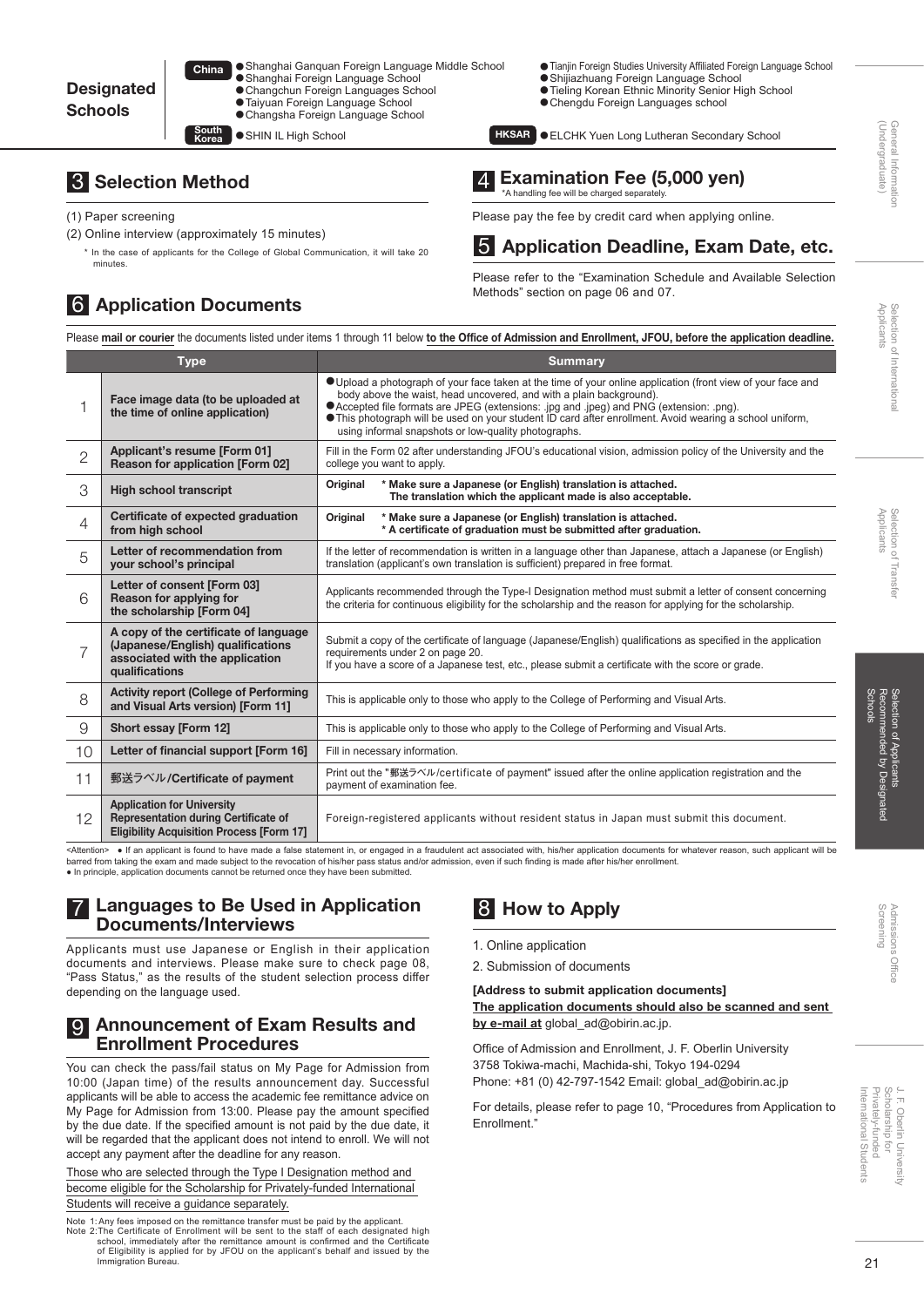### **1 Colleges Open for Application and Number of Students to Be Admitted**

| College/Department/Program or Major                                                                                                                            | <b>Number of Students to Be Admitted</b> |  |  |  |
|----------------------------------------------------------------------------------------------------------------------------------------------------------------|------------------------------------------|--|--|--|
| College of Arts and Sciences                                                                                                                                   |                                          |  |  |  |
| College of Global Communication                                                                                                                                |                                          |  |  |  |
| College of Business Management                                                                                                                                 | A few students                           |  |  |  |
| College of Health and Welfare (excluding Childcare Services Program)                                                                                           |                                          |  |  |  |
| Collage of Performing and Visual Arts                                                                                                                          |                                          |  |  |  |
| * The College of Aviation Management (excluding the Flight Operation [Pilot Training] Program) will recruit students for April Admissions only. If you wish to |                                          |  |  |  |

\* The College of Aviation Management (excluding the Flight Operation [Pilot Training] Program) will recruit students for April Admissions only. If you wish to<br>apply for the College of Aviation Management, please contact th

### 2 Application Requirements

Those who meet, or are expected to meet before enrollment, one of the requirements shown in Section I on page 04.

### **3** Selection Method

#### (1) Paper screening

- (2) Online interview (approximately 15 minutes)
	- \* Interviews with applicants for the College of Arts and Sciences, Global Communication, Business Management, Health and Welfare, and Aviation Management will include questions to assess the level of comprehension of assigned books.
	- \* Interviews with applicants for the College of Performing and Visual Arts will include questions about the contents of short essay.
	- \* Interviews with applicants for the College of Global Communication will be held in multiple languages to assess their language skills. Each interview will take 20 minutes.

#### Policy on Determining Pass/Fail States in the Screening Process Through paper screenings and interviews, holistically assess an applicant's ability and aptitude, learning motivation, sense of purpose, etc. Also assess, from multiple perspectives, an applicant's level of eagerness to play an active role in the global society, lessons learned and experiences gained in a foreign country as a returnee student, and lessons and experiences characteristic to the Association of Christian Schools. Applicants are assessed based on their grades at high school, level of special activities, special skills, club activities, volunteer activities,



Please pay the fee by credit card when applying online.

5 Application Deadline, Exam Date, etc.

etc., by referring to each College's admission policy.

Please refer to the "Examination Schedule and Available Selection Methods" section on pages 06 and 07.

### 6 Assigned Books

Interviews with applicants for the College of Arts and Sciences, Global Communication, Business Management, Health and Welfare, and Aviation Management will include questions to assess the level of comprehension of assigned books. No books are assigned to applicants for the College of Performing and Visual Arts.

| Colleges                                 | <b>Assigned Books</b>                                                                                                                                                                                                                                              |
|------------------------------------------|--------------------------------------------------------------------------------------------------------------------------------------------------------------------------------------------------------------------------------------------------------------------|
| College of<br>Arts and Sciences          | 『紫外線の社会史―見えざる光が照らす日本』金凡性(岩波新書/ ISBN:9784004318354)                                                                                                                                                                                                                 |
| College of<br>Global Communication       | ① 『質問する、問い返す』 名古谷隆彦(岩波ジュニア新書/ ISBN:9784005008544) •<br>Choose one book from the two<br>on the left.<br>2 The Pearl John Steinbeck (Penguin Books / ISBN: 9780140177374) •<br>During an interview, questions are asked in the language of the book you have chosen. |
| College of<br><b>Business Management</b> | ① 『[完全版]「20円」で世界をつなぐ仕事 想いと頭脳で稼ぐ新しい働き方』小暮真久(ダイヤモンド社/ISBN:9784478105504) ←<br>Choose one<br>book from the<br>② 『世界のニュースを日本人は何も知らない』 谷本真由美(ワニブックス PLUS 新書/ ISBN:9784847066337) •—<br>two on the left.                                                                 |
| College of<br><b>Health and Welfare</b>  | Choose one<br>① 『命の格差は止められるか』イチロー・カワチ(小学館101新書/ISBN:9784098251742)←<br>book from the<br>2『なぜ人と人は支え合うのか』渡辺一史(ちくまブリマー新書/ISBN:9784480683434)+<br>two on the left.                                                                                                     |
| College of<br><b>Aviation Management</b> | 『君たちはどう生きるか』吉野源三郎(岩波文庫/ISBN:4003315812)                                                                                                                                                                                                                            |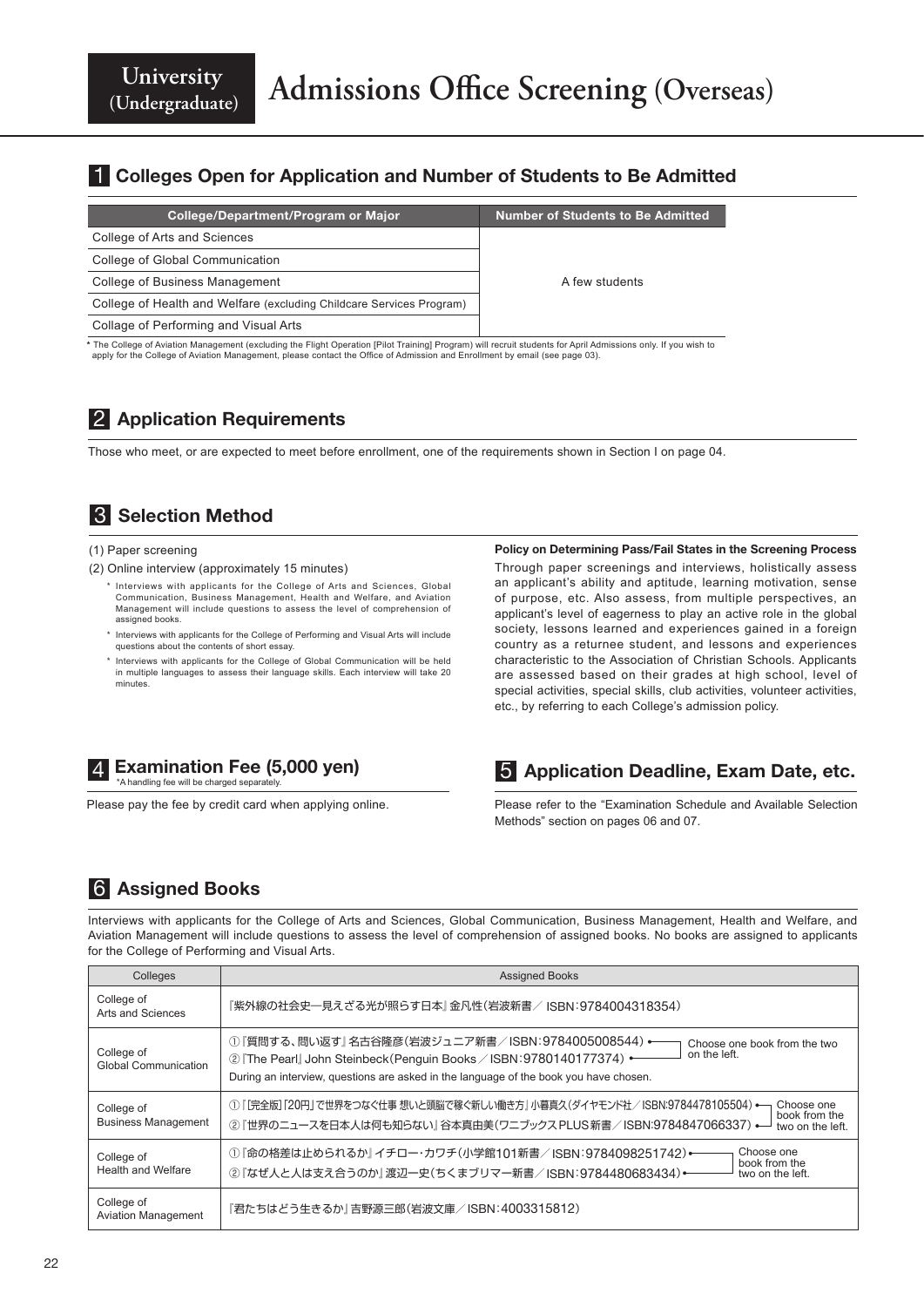# Applicants Selection of Internationa Selection of International

# Admissions Office<br>Screening Admissions Office

### **7 Application Documents**

Please submit all of the documents from 1 through 9 below by mail or courier to the Office of Admission and Enrollment, JFOU, before the application documents submission deadline.

| <b>Type</b>    |                                                                                                                                      | <b>Summary</b>                                                                                                                                                                                                                                                                                                                                                                                                                                                                                                                      |  |  |  |  |
|----------------|--------------------------------------------------------------------------------------------------------------------------------------|-------------------------------------------------------------------------------------------------------------------------------------------------------------------------------------------------------------------------------------------------------------------------------------------------------------------------------------------------------------------------------------------------------------------------------------------------------------------------------------------------------------------------------------|--|--|--|--|
|                | Face image data (to be uploaded at<br>the time of online application)                                                                | Oupload a photograph of your face taken at the time of your online application (front view of your face and<br>body above the waist, head uncovered, and with a plain background).<br>• Accepted file formats are JPEG (extensions: .jpg and .jpeg) and PNG (extension: .png).<br>• This photograph will be used on your student ID card after enrollment. Avoid wearing a school uniform,<br>using informal snapshots or low-quality photographs.                                                                                  |  |  |  |  |
| $\overline{2}$ | Applicant's personal statement<br><b>[Form 07]</b>                                                                                   |                                                                                                                                                                                                                                                                                                                                                                                                                                                                                                                                     |  |  |  |  |
| 3              | <b>Personal statement</b><br>[Form 08-1][Form 08-2]                                                                                  | Think and write on your own. For applicants to College of Global Communication: Use Form 08-2 if you<br>wish to write in English and Use Form 08-1 if you wish to write in Japanese.                                                                                                                                                                                                                                                                                                                                                |  |  |  |  |
| 4              | <b>High school transcript</b>                                                                                                        | Original Attach a Japanese or English translation to a transcript written in a language other<br>than Japanese or English. The translation which the applicant made is also acceptable.                                                                                                                                                                                                                                                                                                                                             |  |  |  |  |
| 5              | Certificate of expected graduation<br>from high school                                                                               | Original Attach a Japanese or English translation to a certificate written in a language other<br>than Japanese or English. The translation which the applicant made is also acceptable.                                                                                                                                                                                                                                                                                                                                            |  |  |  |  |
| 6              | <b>Applicant evaluation [Form 09]</b>                                                                                                | Request a person (except for your relatives within the third degree of kinship) who are close to you<br>and fully understand your daily activities, such as your high school teacher, club supervisor (if you<br>are engaged in club activities), administrator for volunteer or other extracurricular activities (if you<br>participate in such activities), etc., to fill in and prepare the Form.                                                                                                                                |  |  |  |  |
|                |                                                                                                                                      | * If you apply for the College of Arts and Sciences, College of Global Communication, College of<br>Business Management, or College of Health and Welfare, use Form 10.<br>* If you apply for the College of Performing and Visual Arts, use Form 11.                                                                                                                                                                                                                                                                               |  |  |  |  |
| 7              | <b>Activity report</b><br>[Form 10 or 11]                                                                                            | <submission attachments="" of=""> (Form 10 and 11)<br/>* The submission of attachments to the activity report is optional. If you have any attachments, write<br/>down the attachment number both on the activity report and the attachment itself.<br/>If any important documents are included in your attachments, make sure to submit their copies instead<br/>of originals as we do not return any attachments once submitted. If you submit CDs, DVDs, etc., their<br/>total length should not exceed 15 minutes.</submission> |  |  |  |  |
| 8              | Short essay [Form 12]                                                                                                                | * An essay should be submitted only by applicants who apply for the College of Performing<br>and Visual Arts.<br>* Submit a copy (1 set) of the essay in addition to your handwritten original document.                                                                                                                                                                                                                                                                                                                            |  |  |  |  |
| 9              | 郵送ラベル/Certificate of payment                                                                                                         | Print out the "郵送ラベル/certificate of payment" issued after the online application registration and the<br>payment of examination fee.                                                                                                                                                                                                                                                                                                                                                                                                |  |  |  |  |
| 10             | <b>Application for University</b><br><b>Representation during Certificate of</b><br><b>Eligibility Acquisition Process [Form 17]</b> | Foreign-registered applicants without resident status in Japan must submit this document.                                                                                                                                                                                                                                                                                                                                                                                                                                           |  |  |  |  |

<Attention> ● If an applicant is found to have made a false statement in, or engaged in a fraudulent act associated with, his/her application documents for whatever reason, such applicant will be barred from taking the exam and made subject to the revocation of his/her pass status and/or admission, even if such finding is made after his/her enrollment.<br>● In principle, application documents cannot be returned once they have be

#### 8 Languages to Be Used in Application Documents/Interviews

Applicants must use Japanese in their application documents and interviews. However, only applicants for the College of Global Communication College may use English.

#### 10 Announcement of Exam Results and Enrollment Procedures

You can check the pass/fail status on My Page for Admission from 10:00 (Japan time) of the results announcement day. Successful applicants will be able to access the academic fee remittance advice on My Page for Admission from 13:00. Please pay the amount specified by the due date. If the specified amount is not paid by the due date, it will be regarded that the applicant does not intend to enroll. We will not accept any payment after the deadline for any reason.

- Note 1: Please be aware in advance that any fees imposed on the remittance transfer must paid by the applicant.
- Note 2: The Certificate of Enrollment will be sent immediately after the remittance amount is confirmed and the Certificate of Eligibility is applied for by JFOU on the applicant's behalf and issued by the Immigration Bureau.

### 9 How to Apply

- 1. Online application
- 2. Submission of documents

#### [Address to submit application documents] The application documents should also be scanned and sent by e-mail at global\_ad@obirin.ac.jp.

Office of Admission and Enrollment, J. F. Oberlin University 3758 Tokiwa-machi, Machida-shi, Tokyo 194-0294 Phone: +81 (0) 42-797-1542 Email: global\_ad@obirin.ac.jp

For details, please refer to page 10, "Procedures from Application to Enrollment."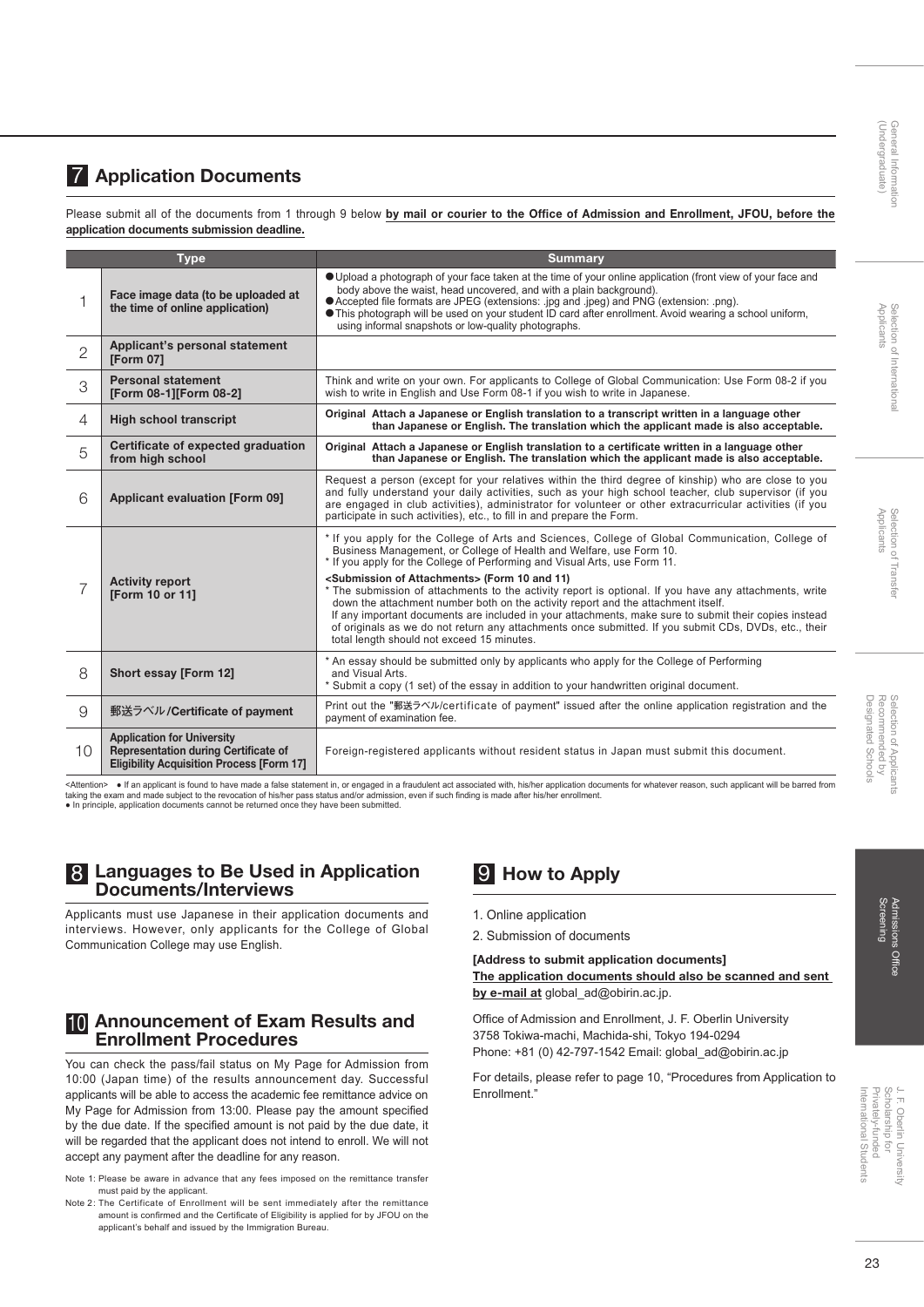## **J. F. Oberlin University Scholarship for Privately-funded International Students**

The JFOU Scholarship for Privately-funded International Students is available to those who are eager to learn and well-qualified, and have a plan for future achievements and self-confidence that they can serve as a model for other students.

### **1** Overview of the Scholarship

The Scholarship for Privately-funded International Students covers 10-100% of tuition by paying the amount as part of academic fees by their payment deadline date. Please be aware that no direct payments are made to scholarship students. The amount of tuition reduction will be determined after a comprehensive selection process based on the candidate's grades, language ability, extracurricular activities, interview, etc. The amount of tuition reduction will be notified on the "My Page for Admission" on the day of the results announcement.

- (1) Amount of the scholarship: An amount equal to 10-100% of tuition (excluding the examination fee, enrollment fee, facility and equipment fee, experiment and practice cost, education enhancement fee, graduation fees, etc.)
	- \* The facilities and equipment fee, etc. should be paid using a payment slip, which is mailed from the Financial Management Division in May (October for fall semester entrants) each year.
- (2) Scholarship award period: In principle, the scholarship is awarded for a period not exceeding the course term and provides for 10-100% of tuition for up to a maximum of eight semesters.

To maintain their eligibility for the scholarship, recipients must submit an "Academic and Living Situations Report" and undergo a continuous eligibility review every semester. This procedure is called the "reporting of academic and living situations." To maintain the eligibility for the scholarship, recipients must meet the criteria for the continuous eligibility for the scholarship as stipulated under item 3 below.

### 2 Qualifications to Apply for the Scholarship

Scholarship applicants must meet the qualifications listed under items (1) through (4) below. Please check and understand these qualifications before submitting an application.

- (1) You have (or are expected to have) the "student" status of residence;
- (2) You receive an average monthly allowance (excluding the amount for academic fees) of less than 90,000 yen;
- (3) If you have a dependent staying in Japan, his/her annual income is less than or equal to the income standard for the Type II scholarships provided by the Japan Student Services Organization; and
- (4) If you receive a grant and/or scholarship from another organization, the monthly amount is less than 100,000 yen.
	- \* Recipients are not eligible to be awarded another scholarship from JFOU. (However, this does not apply to "学群奨学金" and emergency grants due to disasters, etc.)
	- \* Recipients are not eligible to be recommended for the Monbukagakusho Honors Scholarship for Privately-funded International Students.

### **8** Reporting of Academic and Living Situations

Students who receive the Scholarship for Privately-funded International Students must make a report on their academic and living situations by the end of each semester.

- Submission deadline: The last day of each semester (September 15th for spring semester; March 15th for fall semester)
- \* If the last day of semester falls on a weekend or public holiday, the deadline will be moved to the day before the weekend or public holiday. ● Documents to be submitted: Academic and Living Situations Report (Fill in a prescribed form.)
- Address to submit: Student Support Team, Administrative Office, Machida Campus (email: gaku\_sho@obirin.ac.jp)

### 4 Criteria to Maintain Eligibility for the Scholarship

Recipients must undergo the continuous eligibility review at the end of each semester. To remain eligible for the scholarship, recipients must meet the criteria below.

- (1) Submit the Academic and Living Situations Report by specified deadlines;
- (2) It is reported in the Academic and Living Situations Report that the recipient has maintained a cumulative Grade Point Average (GPA) of 3.0 or higher (out of a perfect score of 4.0) since his/her enrollment; and
- (3) The total number of credits earned by the recipient by the end of each semester is equal to or larger than the number of credits shown in the table below.

| Semester                                             |    |           |    |    |          |    |  |
|------------------------------------------------------|----|-----------|----|----|----------|----|--|
| Total credits to be earned by<br>the end of semester | 16 | חר<br>ے ب | 48 | 64 | or<br>ÖU | 96 |  |

\* Even if the recipient meets the criterion for the total number of credits to be earned in each semester, he/she is required to maintain a cumulative GPA of 3.0 or higher and register one or more courses in each semester to remain eligible for the Scholarship.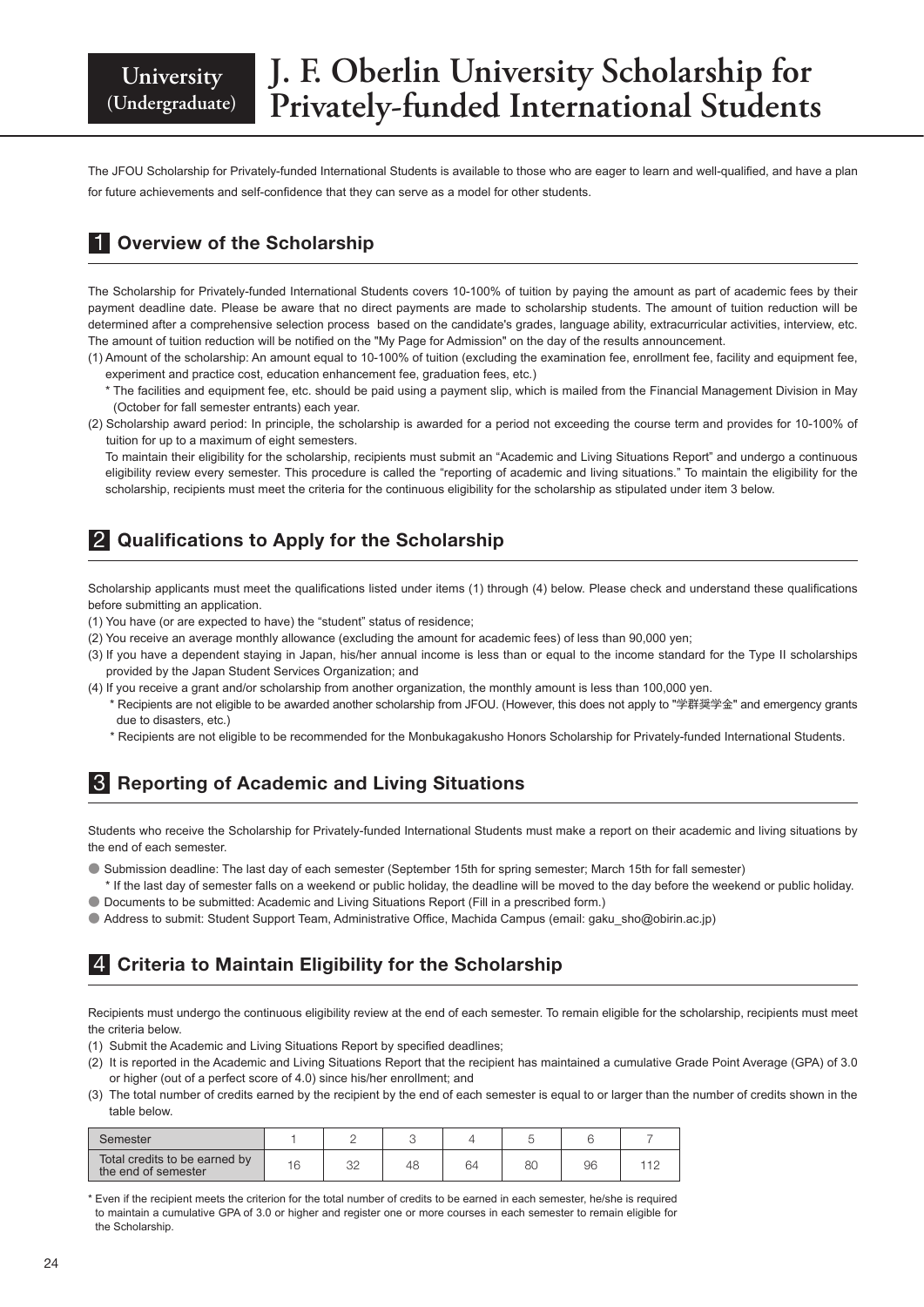### 5 Suspension of Scholarship

The payment of the scholarship will be suspended during a leave of absence. The amount suspended during the leave of absence will be carried over and paid after the return of the recipient. However, in principle, students are not allowed to take a leave of absence once a new semester begins.

### 6 Discontinuation of Scholarship

If a recipient falls under any of the following, his/her eligibility for the scholarship will be discontinued and no scholarship will be awarded during that period.

- (1) The recipient fails to make a report on his/her academic and living situations by the date specified;
- (2) The recipient fails to meet the required academic performance criteria;
- (3) The monthly average amount of allowance (excluding the amount for academic fees) received by the recipient is in excess of 90,000 yen;
- (4) The amount of annual income of the recipient's dependent staying in Japan is in excess of the income standard set by the Japan Student Services Organization for the Type II scholarships;
- (5) The recipient fails to register any courses (except for programs specified by JFOU for exchange students, etc.); or
- (6) The recipient fails to pay academic fees by due date.

### 7 Revocation of Scholarship (Loss of Scholarship Eligibility)

If a recipient falls under any of the following, he/she will lose his/her eligibility for the scholarship and no longer receive the payment of the scholarship.

(1) The recipient has lost his/her student status at JFOU for early graduation, withdrawal, or other reasons;

(2) The recipient continues to be enrolled beyond the term of study;

(3) The total length of the discontinuation period is in excess of two semesters. (Three times of discontinuation will result in the revocation.);

(4) The recipient is awarded a scholarship from JFOU or another organization with the amount equal to or greater than 100,000 yen;

(5) The recipient has lost the "student" status of residence;

(6) The recipient is suspended from JFOU as a disciplinary action; or

- (7) The recipient made a false statement in his/her application form and other documents submitted.
- (8) Beyond the reasons listed above, the recipient is deemed inappropriate as a privately-financed scholarship student.

If you wish to transfer to a different college, program, or specialization, please be sure to check with the Student Support Team, Administrative Office, Machida Campus to see if it is possible to transfer while maintaining your scholarship status.

- End of document -

Privately-funded Scholarship for J. F. Oberlin University International Students ional Stuc